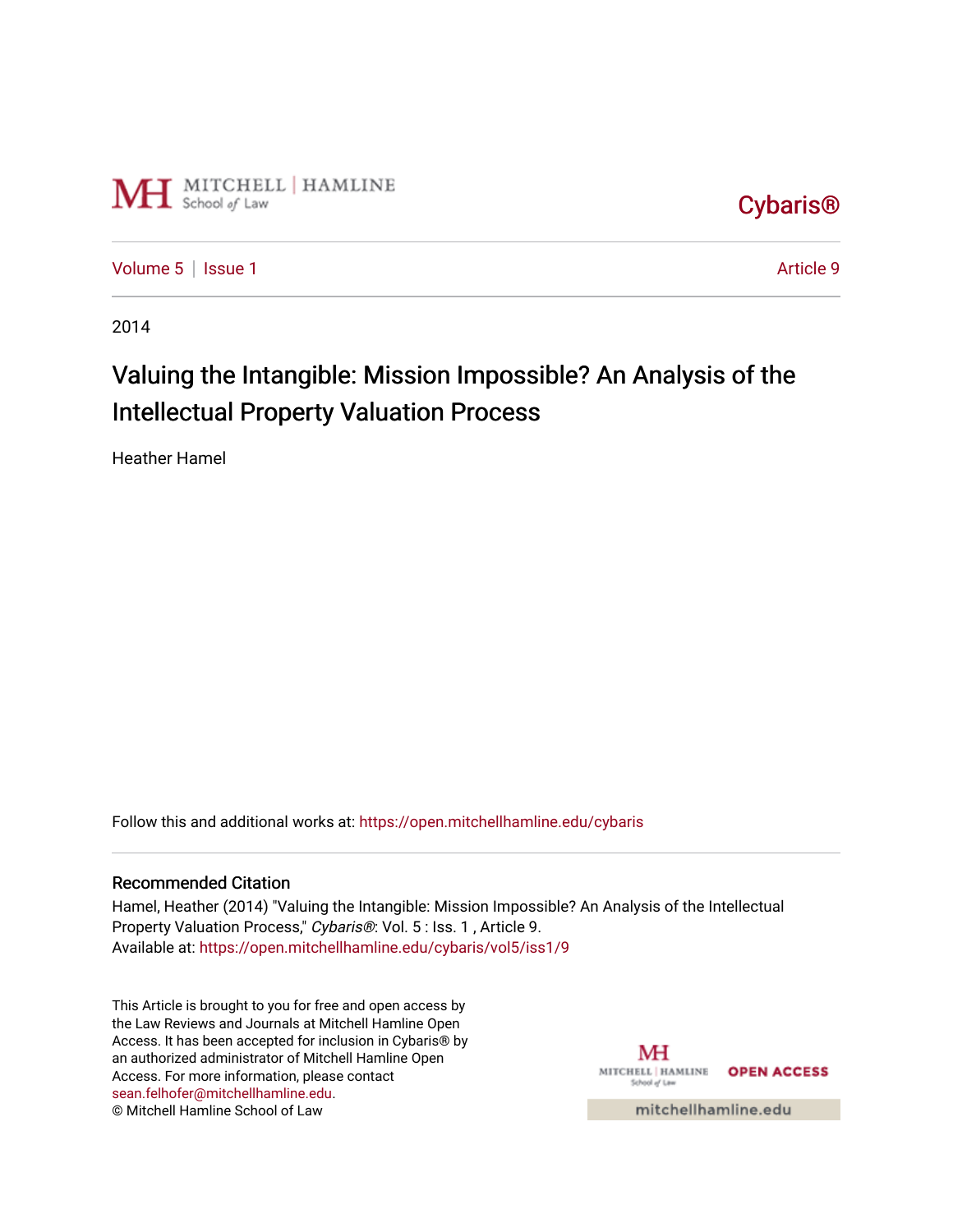## VALUING THE INTANGIBLE: MISSION IMPOSSIBLE? AN ANALYSIS OF THE INTELLECTUAL PROPERTY VALUATION **PROCESS**

# HEATHER HAMEL<sup>†</sup>

<sup>†</sup> Heather Hamel is a *Juris Doctor* Candidate at William Mitchell College of Law, expected to graduate in 2014. The author would like to thank Dale Bjorkman, partner at Kagan Binder PLLC and adjunct professor at William Mitchell College of Law, for his extensive and constructive insight on this topic. The author would also like to thank Kent Akervik, Chief Financial Officer at Polaroid, for his thoughtful advice and suggestions. Finally, the author would like to thank Collen Sarenpa, Trademark Manager at Polaroid, for her invaluable guidance on trademark law.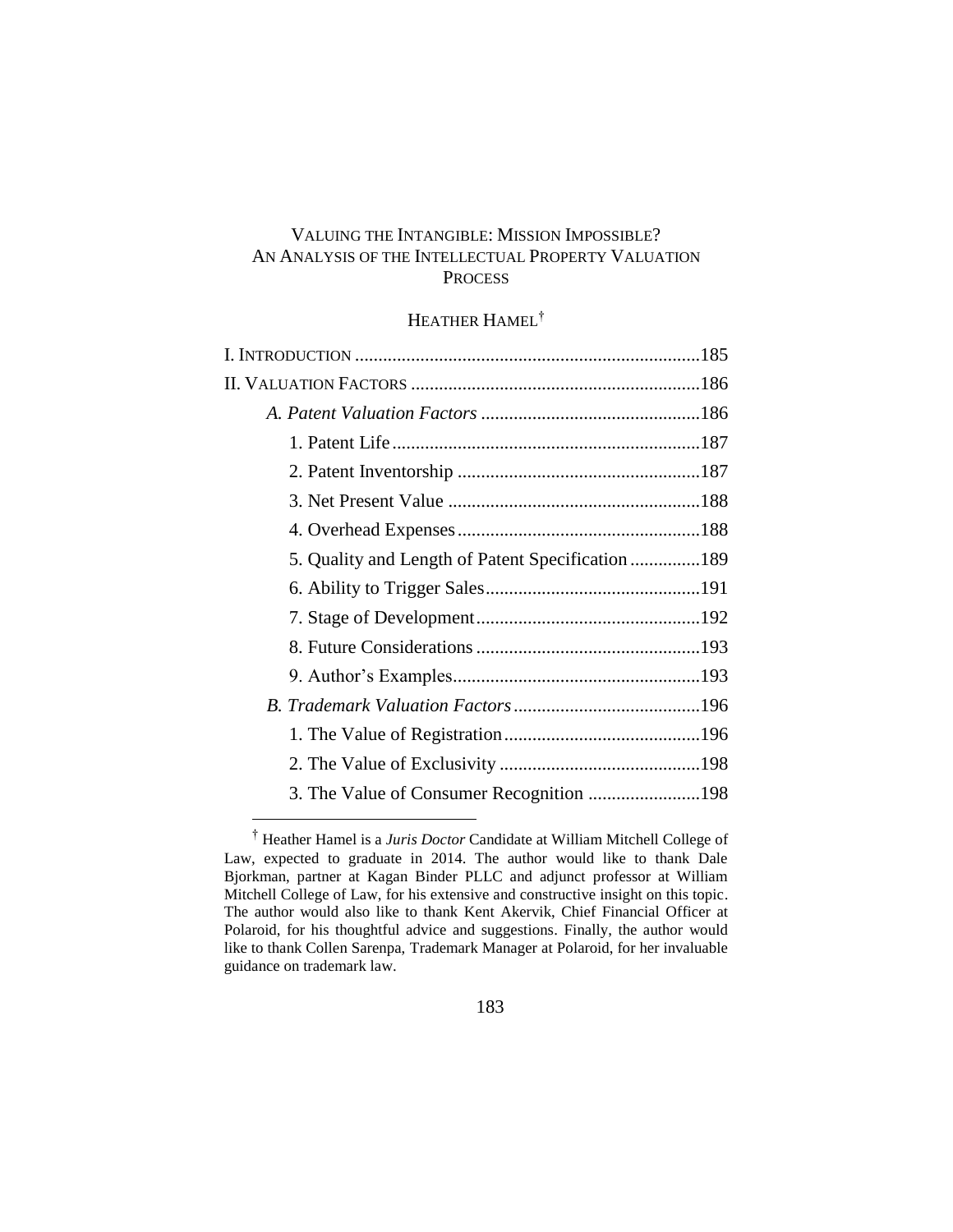| 4. Valuations on Popular Marks: Author Examples 199  |  |
|------------------------------------------------------|--|
| III. VALUATION: Is it REFLECTIVE OF OUR ECONOMY? 206 |  |
|                                                      |  |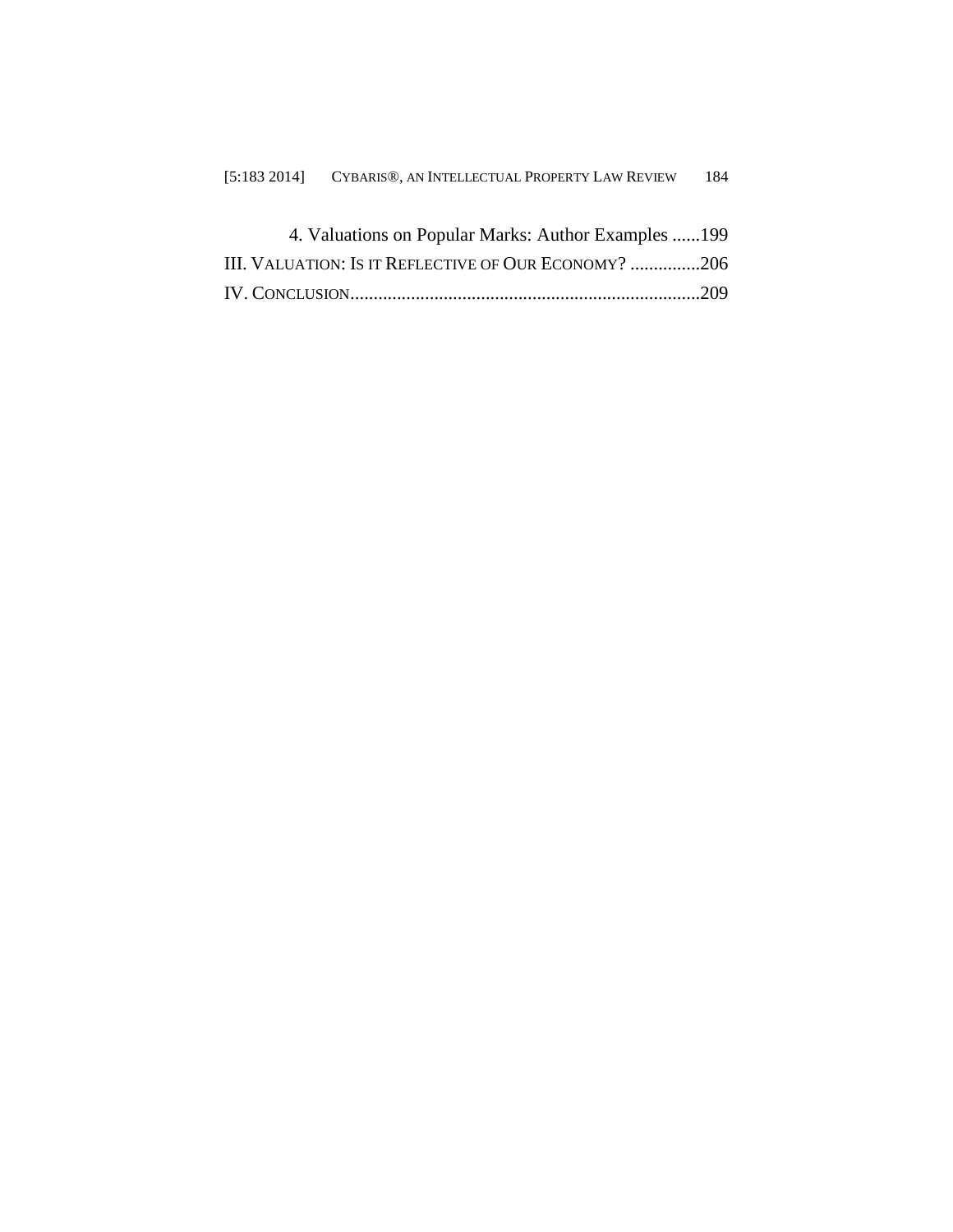#### I. INTRODUCTION

In an era where intellectual property (IP) transactions account for a significant amount of activity in both the U.S. economy and economies worldwide,<sup>1</sup> it is with little fanfare or surprise that most transactions lie at the mercy of the value of the IP to which the valuation pertains. In 2012, for example, Microsoft spent \$1 billion to acquire 925 patents from AOL within a week of selling a separate bundle of patents to Facebook for \$550 million.<sup>2</sup> Another shining example is Ford's purchase of the Jaguar brand for \$2.5 billion in  $1989<sup>3</sup>$  and the Land Rover brand for \$2.7 billion in 2000.<sup>4</sup> As these examples demonstrate, time and time again, the underlying impetus behind acquiring IP assets is the enhanced economic value added to a portfolio.

Recent statistics like these have magnified the need to accurately and precisely value IP and have also unearthed an interesting phenomenon. As individual determinative metrics used in IP valuation become readily apparent, such factors remain tools of imperfect recourse in the uncertain journey of solving the ultimate valuation equation. An additional challenge arises when such metrics seemingly fail to consider and account for potentially significant characteristics of our economy. One argument is that

<sup>1</sup> *See, e.g.*, U.S. ECON. AND STATISTICS ADMIN. & U.S. PATENT AND TRADEMARK OFFICE, U.S. DEP'T OF COMMERCE, IP AND THE U.S. ECONOMY: INDUSTRIES IN FOCUS 2 (2012) (describing 75 industries from among 313 total industries as IP-intensive), *available at* www.uspto.gov/news/publications/ IP\_Report\_March\_2012.pdf.

<sup>2</sup> Erin Fuchs, *The Six Biggest Patent Deals of 2012,* BUSINESS INSIDER (Dec. 10, 2012), http://www.businessinsider.com/most-lucrative-patent-sales-of-2012-2012-11?op=1 ("In April [2012], Microsoft sold 650 patents to Facebook, according to IPOfferings. The deal represented a move to align against Google. .

<sup>. .</sup> As part of the deal, Facebook scored a bunch of patents related to mobile, Web, and instant messaging technology.").

<sup>3</sup> *Ford Sells Luxury Brands for \$1.7 Billion*, N.Y. TIMES (Mar. 26, 2008), http://www.nytimes.com/2008/03/26/business/aptata-web.html.

<sup>4</sup> *Id.*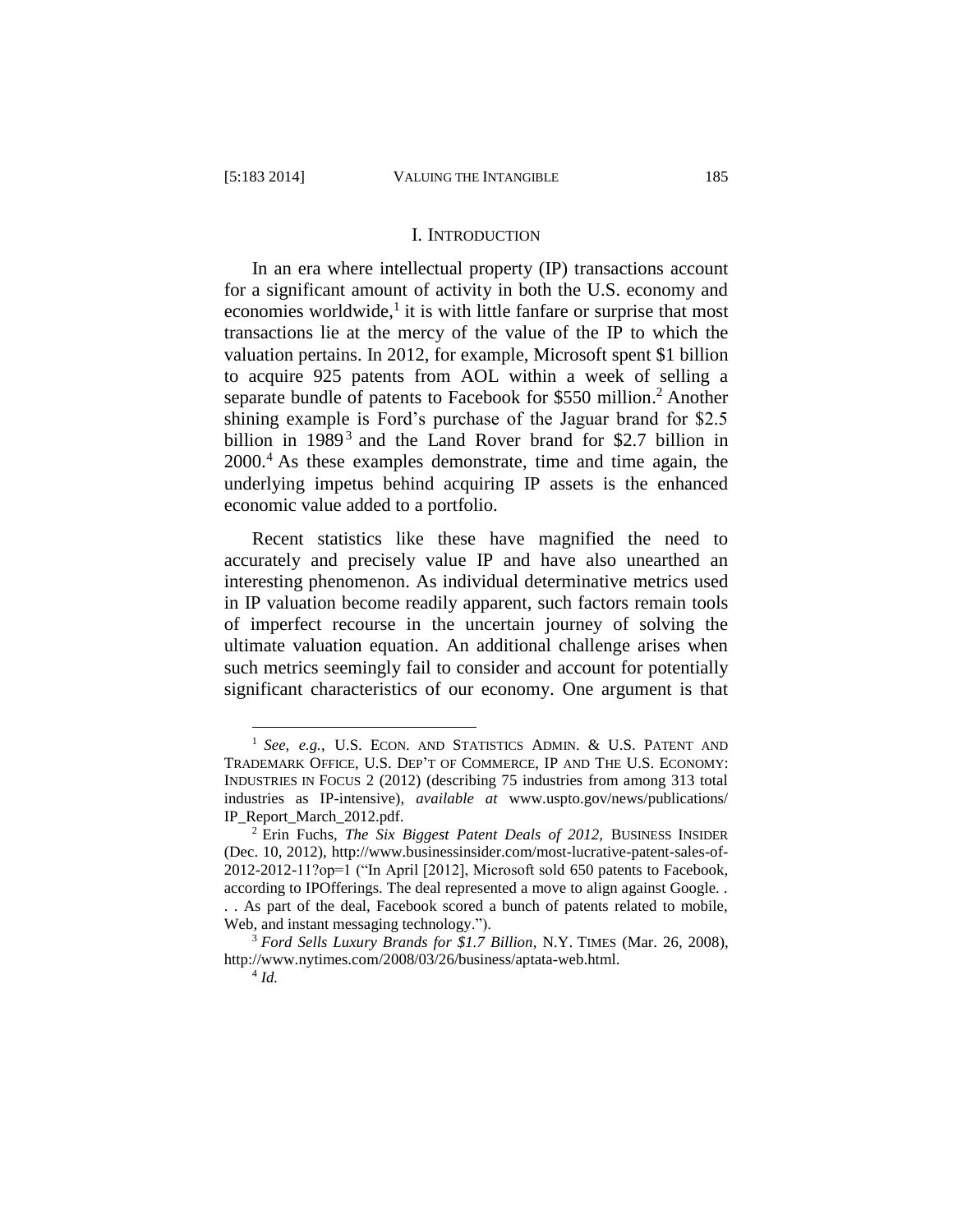the chief and insurmountable challenge in considering such characteristics of our economy is the difficulty of adjusting valuation factors to reflect an ever-changing and unpredictable economy.

This comment proceeds in two parts. Part I analyzes current IP valuation metrics specific to patents, trademarks, and trade secrets.<sup>5</sup> Throughout Part I, the author provides the reader with several valuation scenarios to facilitate thought around the aforementioned metrics.<sup>6</sup> Part II seeks to justify why the valuation process underscores key market patterns in today's economy, examining whether there should be more regulation of valuation techniques. 7

#### II. VALUATION FACTORS

The recent proliferation of IP transactions in the United States includes virtually all forms of transactions, ranging from joint ventures and mergers and acquisitions to venture capital agreements and security agreements for bank loans. Regardless of the chorus of the transaction, concepts considered in the valuation process remain seemingly specific to the nature of IP. This section will examine the various components in valuation techniques that are specific to each category of IP, as well as discuss why some approaches do not seem to reflect the entire gamut of considerations necessary in such an analysis.

## *A. Patent Valuation Factors*

A variety of considerations are utilized in determining the economic value of a patent. These factors can be broken down into those that are certain–i.e., easily ascertainable from the patent's "profile" itself, such as the years of enforceability left in the patent.

<sup>5</sup> *See infra* Part II.

<sup>6</sup> *Id*.

<sup>7</sup> *See infra* Part IV.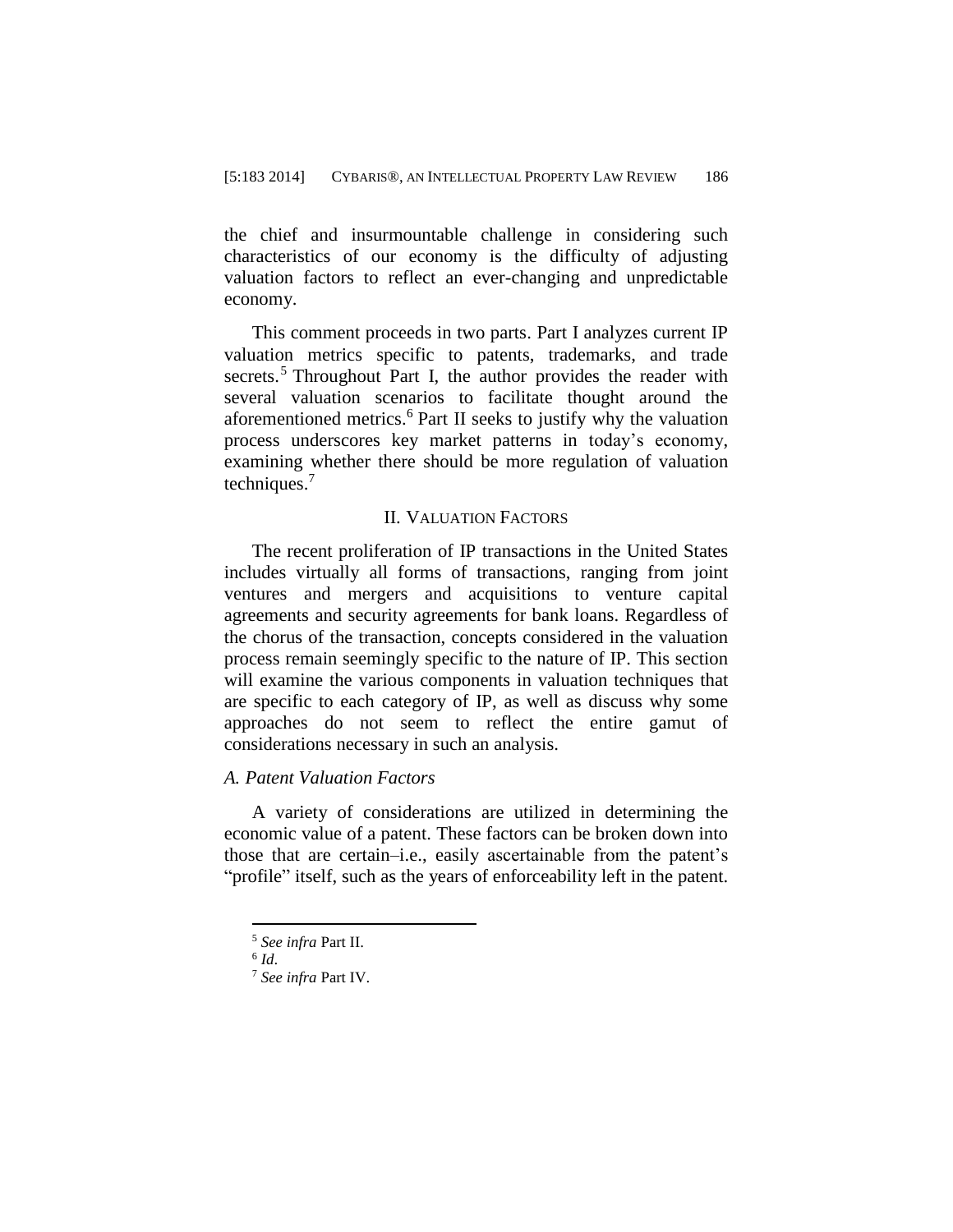Other components are more subjective and carry more uncertainty, such as the economic impact or market value of the patent.

## 1. Patent Life

One easily ascertainable characteristic in the patent valuation process is the "life" of a patent that remains. This is often a crucial factor in the valuation analysis. A patent's value may peak around ten to thirteen years from its filing date because this is when a patent has passed its highest likelihood of litigation, yet is still enforceable for enough years to be considered valuable. <sup>8</sup> To support this position, commentators have suggested that patents which were recently issued are less likely to have been litigated and therefore could still be proven invalid. It is this chance of invalidity that ultimately produces young, non-litigated patents that are of less economic value than older, litigated patents.<sup>9</sup> As such, litigated patents, if found valid and infringed, arguably hold the most value because they effectively prevented actual competition and often lead to settlement licenses or damage awards.

#### 2. Patent Inventorship

Another easily ascertainable factor in the patent valuation process is patent ownership. One argument is that the greater the number of inventors listed on a patent, the higher the quality of the patent because more intelligence and time was dedicated to the patent.<sup>10</sup> While this analysis may seem logical, such considerations seem to undermine and overlook patents that could be of extremely

<sup>8</sup> David Wanetick, *How Patent Vulnerability Impacts Valuation*, INCREMENTAL ADVANTAGE (2011), http://www.incrementaladvantage.com/ articles-objective-analysis/how-patent-vulnerability-impacts-valuation/.

<sup>9</sup> *Id.* 

<sup>&</sup>lt;sup>10</sup> *Id.* ("A higher number of inventors listed on a patent indicates that the patent is of higher quality than a patent that has a lower number of patent inventors listed. The reason is that more intelligent scientists or engineers believed in – and dedicated their time to championing – the technology behind the patent.").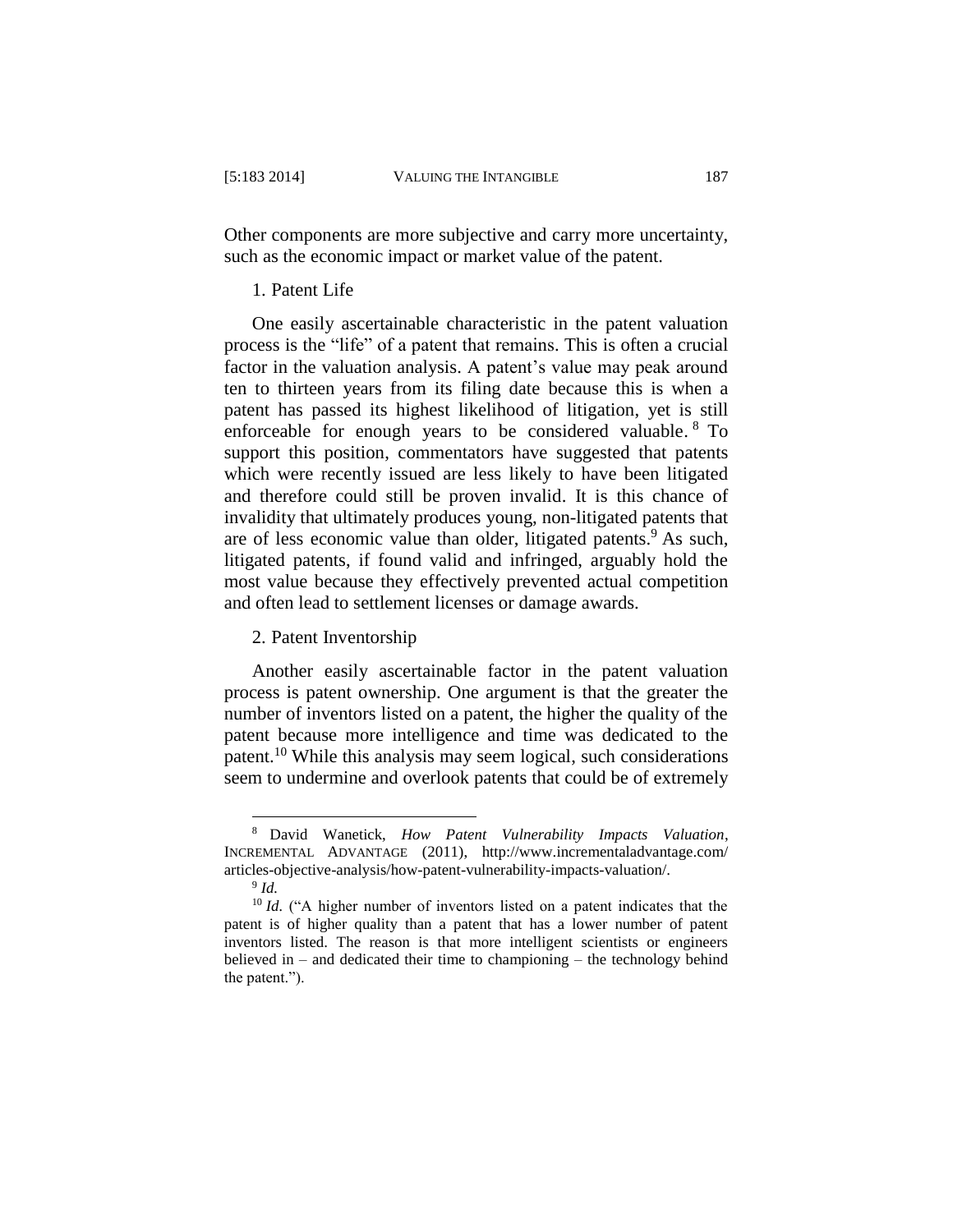high worth or quality but name only one inventor. For example, while ten scientists could spend years developing and testing an idea that eventually becomes an issued patent, a single scientist in a garage-like setting could also unexpectedly stumble upon a groundbreaking solution and the "number of inventors" consideration thus becomes moot.

#### 3. Net Present Value

For patents examined in license negations, one of the most standard processes in patent valuation is the determination of the net present value of royalties to be earned. A well-known example of patent valuation through the anticipated net royalty revenue facet is the twenty-five percent rule. This rule suggests that the licensee pay a royalty rate equivalent to twenty-five percent of its expected profits for the patent or the product that incorporates the patent.<sup>11</sup> Although the implications of this rule have been criticized and examined by many, $12$  the rule has been historically used as a bedrock technique in patent license valuation.

## 4. Overhead Expenses

Patent valuations using potential licensing revenue models must account for operating and overhead expenses in addition to revenue.<sup>13</sup> For example, in a competitive environment requiring high support costs, a patent could be considered less valuable than in an environment where profits run high and support costs are few. <sup>14</sup> An example of a high support-cost environment could

<sup>11</sup> *See, e.g*, Robert Goldscheider et al., *Use Of the 25 Per Cent Rule In Valuing IP*, 37 LES NOUVELLES 123, 123 (2002)*, available at* http:*//* www.bu.edu/otd/files/2009/11/goldscheider-25-percent-rule.pdf.

<sup>&</sup>lt;sup>12</sup> *Id.* at 131 ("[T]he 25 Per Cent Rule is 'simple', 'popular' and 'easy to understand', it 'should be avoided.' Focusing on gross profits ignores 'too many important factors.'").

<sup>13</sup> *Id.* at 125.

<sup>14</sup> *Id.*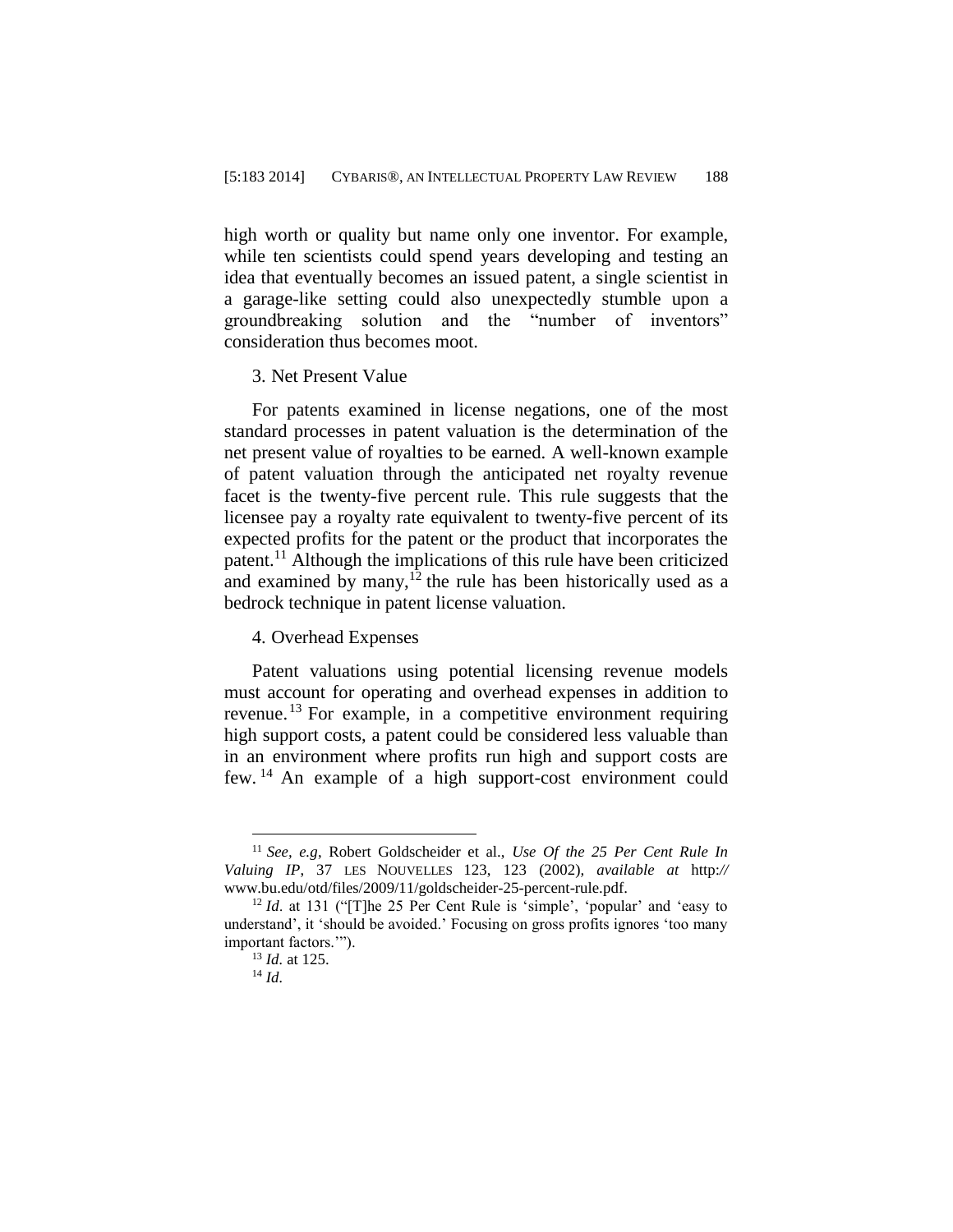$\overline{a}$ 

include the medical device industry where FDA compliance and regulatory changes cause patent side-costs to increase.

> "Omission of any of these [overhead] expenses overstates the amount of economic benefits that can be allocated to the IP. In a comparison of two items of IP, the property that generates sales, captures market share, and grows, while using less selling and/or support efforts, is more valuable than the one that requires extensive advertising, sales personnel, and administrative support."<sup>15</sup>

As can be seen, a valuation process that bases licensing royalty revenue solely on gross profits is unrealistic because of the numerous overhead and operating costs. A precise valuation method should take such factors into consideration. But this seems easier said than done. In order to account for operating costs of an entity, the entity would need to know how many resources are allocated to that specific piece of IP, where those resources are specifically allocated, and what the net cost is of those resources. Accounting for these considerations in a precise manner is often complicated, time consuming, and indefinite, calling into question the value of this technique.

5. Quality and Length of Patent Specification

Another position is that the quality and length of both patent specifications and claims serve as indicators of patent value.<sup>16</sup> One theory to support this idea is that specifications that contain embodiments disclosing future inventions or derivatives thereof

<sup>&</sup>lt;sup>15</sup> See id. (citing GORDON V. SMITH & RUSSELL L. PARR, VALUATION OF IP AND INTANGIBLE ASSETS 362 (2d ed. 1994)).

<sup>16</sup> James E. Malackowski & Jonathan A. Barney, *What Is Patent Quality? A Merchant Banc's Perspective*, 43 LES NOUVELLES 123, 130 (2008), *available at*  http://www.oceantomo.com/system/files/

What is Patent Quality lesNouvelles 6.08.pdf (discussing how higher patent renewal rates significantly correlate to longer written specifications).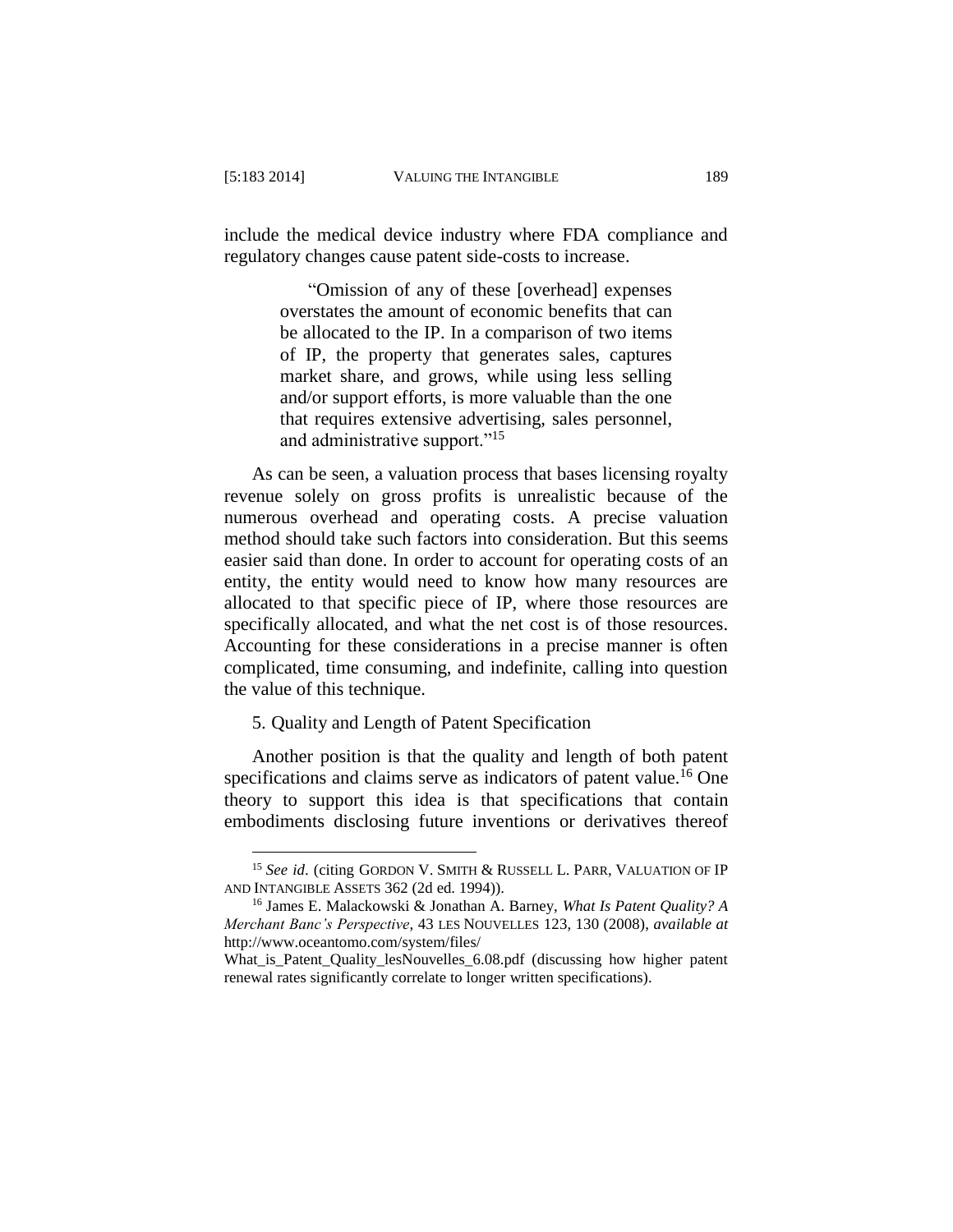possess more value than those that do not include future or alternative embodiments because the disclosures become possible prior art relative to future applications. Additionally, it is possible that the mere number of words in a specification and the number of figures increase the value of a patent for the same reasons. <sup>17</sup> Other indicators that strongly correlate to increased patent value include: a larger number of independent and dependent claims, a smaller number of words per independent claim, and a smaller number of different words per independent claim.<sup>18</sup>

Although these factors are frequently considered in a valuation process, it is again not difficult to see why they can be misleading in a valuation process. Just because a specification has a greater number of pages does not necessarily mean that the patent is of high quality. This might be a "quick and easy" way to analyze valuation considerations for a large number of patents in a single portfolio, but it is extremely critical that the *content* of the specification be analyzed.

In addition, the number of claims, the number of words per claim, and the number of independent and dependent claims could easily be misleading in the valuation process. Although these considerations might be beneficial in that there is a greater scope of protection embodied in the patent, more words, theoretically, create more grounds for invalidation during an adverse proceeding. The converse is that the more elements in a claim, the narrower the scope of the patent. In theory, the narrower in scope a patent is, the lesser likelihood of invalidity, but the lesser likelihood of infringement as well because of the ease of design-around. As can be seen, the scope of protection in a patent can weigh heavily in valuation considerations.

<sup>17</sup> *Id.*

<sup>&</sup>lt;sup>18</sup> *Id.* ("In sample after sample, we find that higher patent maintenance rates are significantly correlated to the following: a larger number of independent and dependent claims; a smaller number of words per independent claim; a smaller number of different words per independent claim.").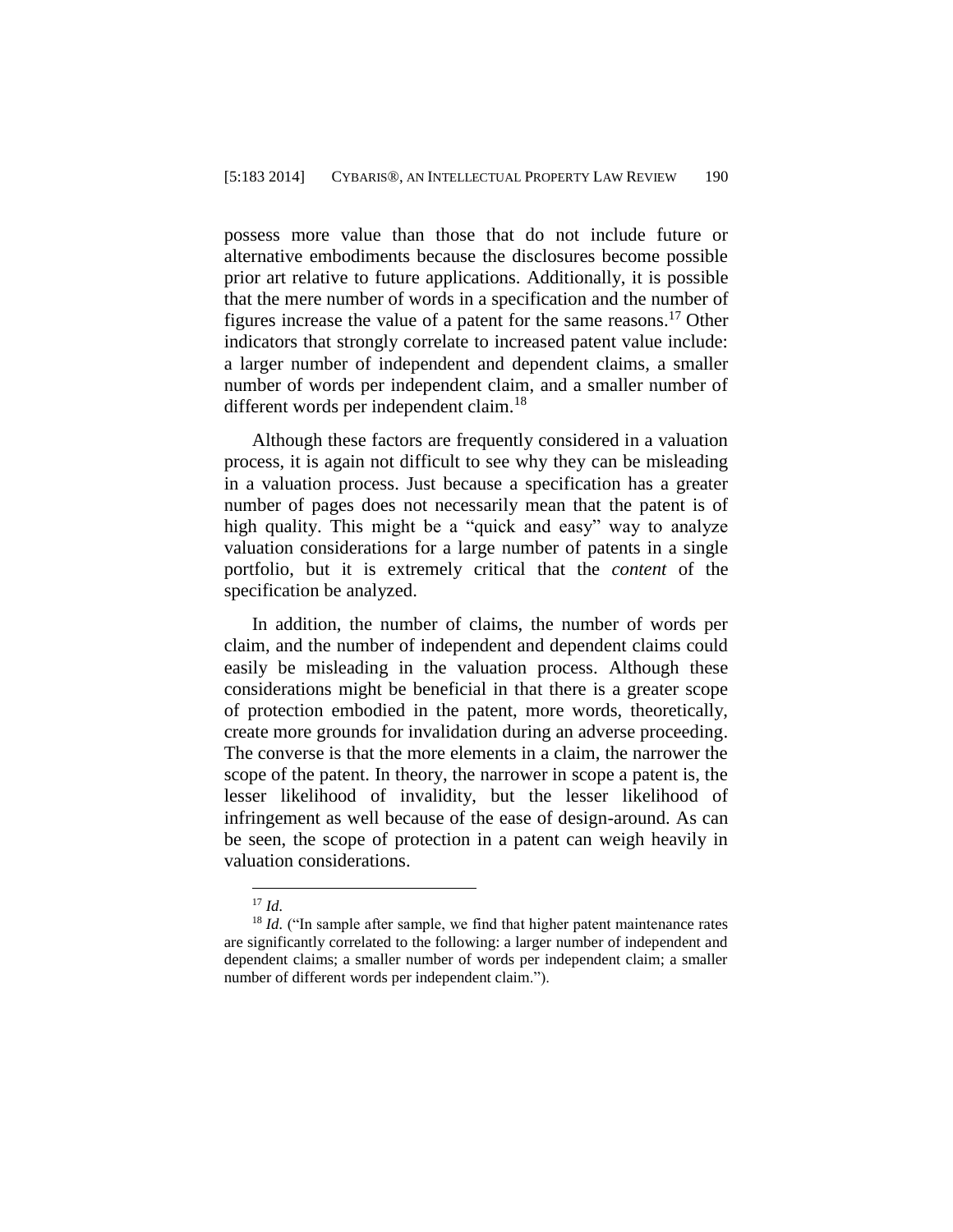Aside from licensing revenue and quality of patent claims and drawings, the ability of a patent to trigger different kinds of sales is also relevant to patent valuation.<sup>19</sup> Patents that influence consumers to buy a product, or a newer version of an existing product, are seen as more valuable because of their ability to trigger end product sales.<sup>20</sup> Examples of these patents might include technology that causes consumers to buy the newest version of a cell phone or a computer.<sup>21</sup> Patents are also more valuable when the main driving force behind the purchase of a product is the patented feature.<sup>22</sup> Examples of these types of patents include those covering the active ingredients in pharmaceuticals and the adhesives used Post-it Notes.<sup>23</sup> The ability of a patent to generate an add-on sale also increases its value.<sup>24</sup> For example, once a certain technology is acquired, that technology might drive more consumer traffic to an online retail store for the

<sup>19</sup> *See* Wanetick, *supra* note 8.

<sup>&</sup>lt;sup>20</sup> *Id.* ("For instance, some ten years ago Intel and Microsoft were able to spark sales of personal computers when they introduced new semiconductors and software. Consumers willingly retired perfectly good PCs as they raced to embrace PCs with the greatest processing power and snazziest software.").

<sup>&</sup>lt;sup>21</sup> *Id.* ("Similarly, patents that increase the utility for existing or new users are generally very valuable. Examples of this can be found in the patents behind the features on cell phones. Finally, patents are valued dearly when the patented feature is a primary factor in the demand for the product. This is to say that the patent is the product.").

<sup>&</sup>lt;sup>22</sup> *Id.* ("Finally, patents are valued dearly when the patented feature is a primary factor in the demand for the product. This is to say that the patent is the product.").

<sup>23</sup> *Id.*

<sup>24</sup> *See* Wanetick, *supra* note 8.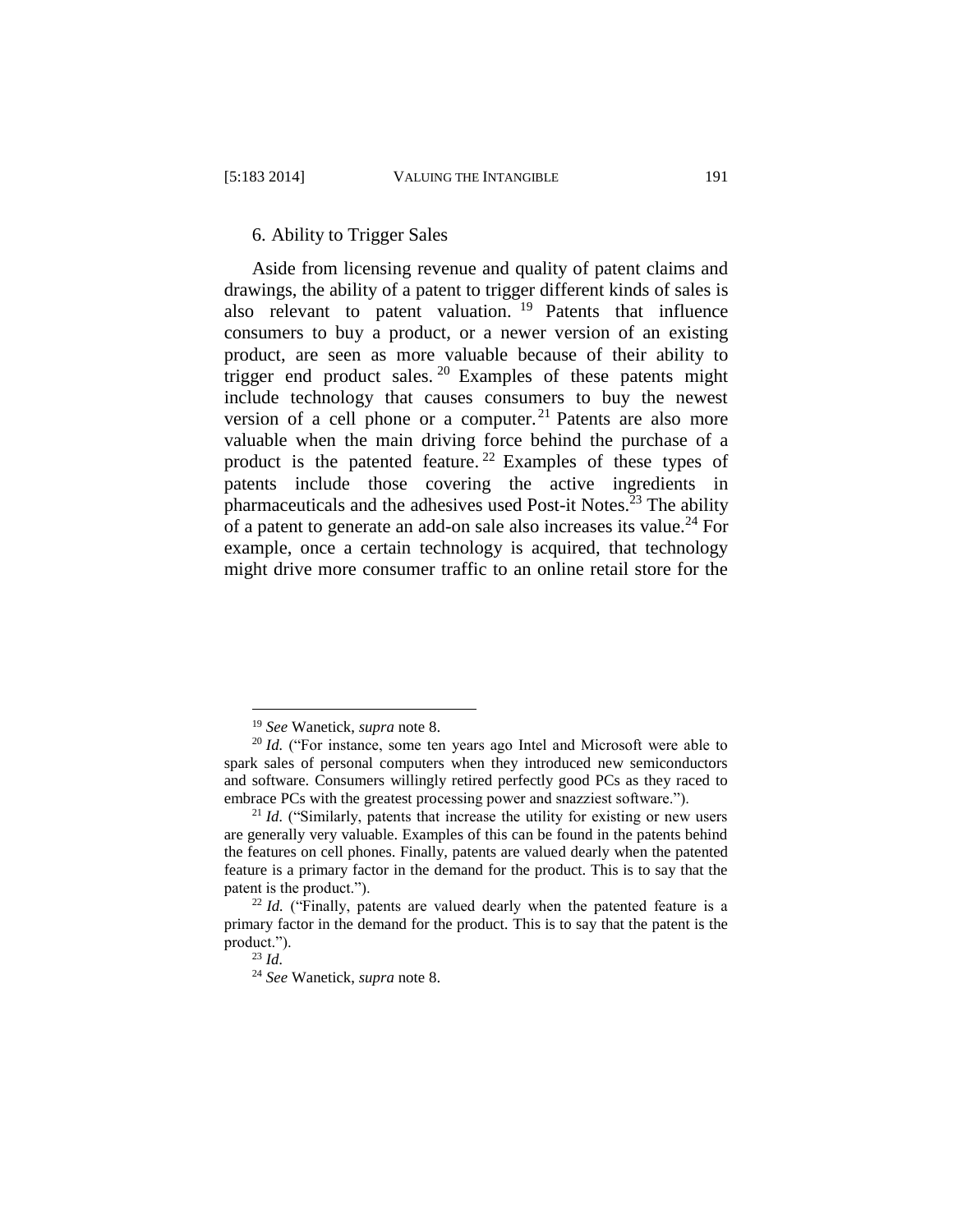company, inherently increasing overall sales.<sup>25</sup> An example of this is Amazon's One-Click patent.<sup>26</sup>

A last example of a sale trigger worth considering in a patent valuation includes the ability of that patent to generate sales in a new market.<sup>27</sup> Typically, a patent licensor will seek a lower royalty rate from a licensee when entering that technology into new markets (i.e., markets in which the licensor does not participate) as compared to existing markets.<sup>28</sup>

While the ability of a patent to trigger a sale seems absolutely relevant to the value of the patent, these actual values are extremely unpredictable and difficult to ascertain. Numerous considerations need to be accounted for and known, such as what price the technology would eventually sell for, what the upgrade (if any) is worth, socio-economic concerns, potential competitors on the horizon, and more.

7. Stage of Development

The stage of development of the patent is yet another key factor to consider in a patent valuation process.  $29$  Generally, patents that have not entered the market or are in the prototype stage are considered much less valuable than those patents that have been fully commercialized.<sup>30</sup> This blanket statement seems logical, but is subject to important exceptions. As discussed, overhead costs become increasingly relevant when patents are

 $\overline{a}$ <sup>25</sup> *Id.*

<sup>26</sup> Robert Kalanda, *Does Amazon's 'One-Click' Success Mean Business Method Patents for All?,* E-COMMERCE TIMES (Mar. 31, 2012, 5:00 AM), [http://](http://www.ecommercetimes.com/story/74719.html) [www.ecommercetimes.com/story/74719.html.](http://www.ecommercetimes.com/story/74719.html)

<sup>27</sup> *See* Wanetick, *supra* note 8.

<sup>&</sup>lt;sup>28</sup> *Id.* ("[T]he total royalties generated by a licensee pioneering a new market are likely to be substantial. Secondly, licensees penetrating new markets do not pose the profit denigration issues for licensors that competing licensees represent.").

<sup>29</sup> *Id.*

<sup>30</sup> *Id.*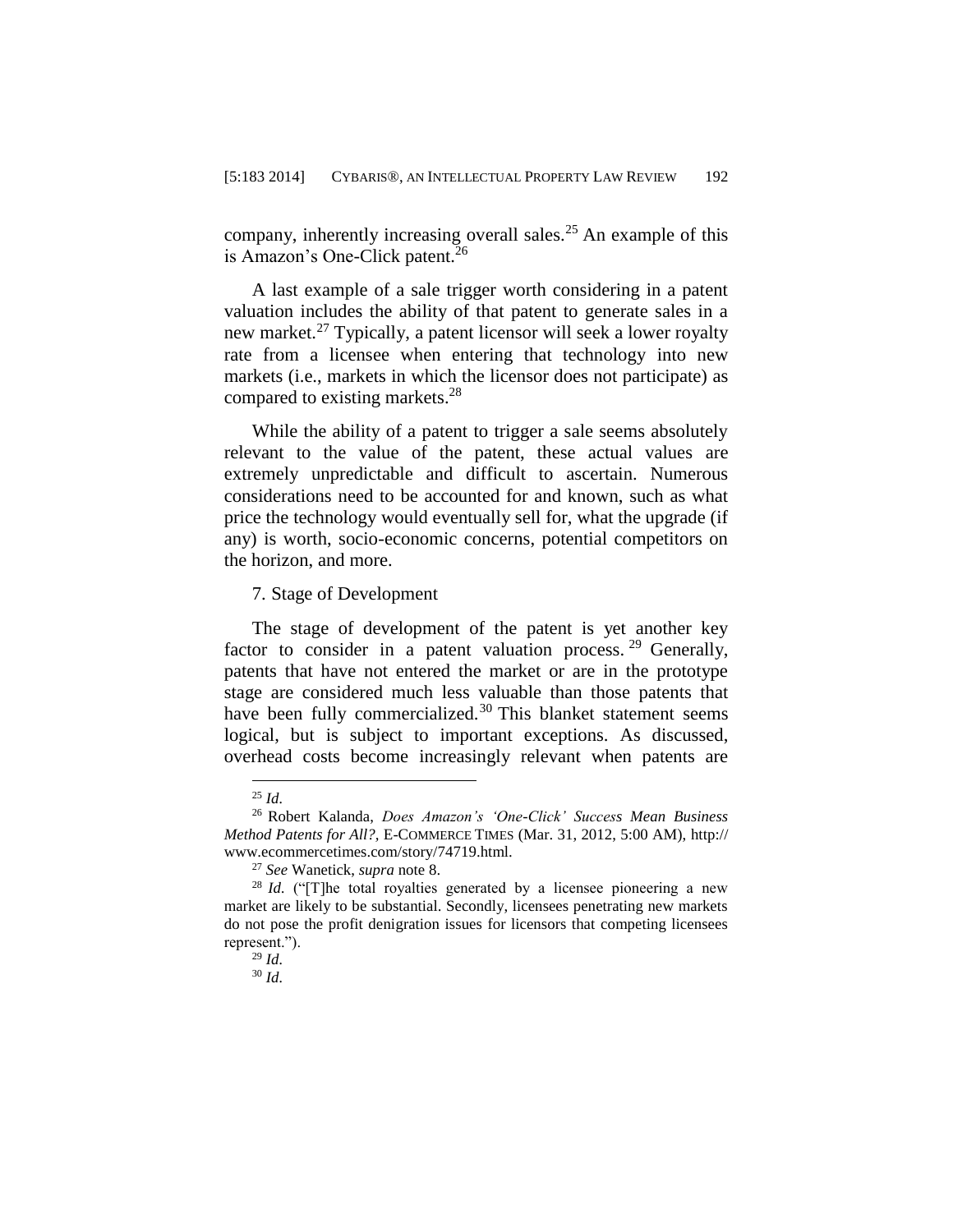commercialized, so patents that have not entered the market could end up costing the buyer more resources to actually utilize and exploit.

However, a patent that has been fully commercialized into a product may be less valuable than a patent that has yet to be commercialized. Tomorrow's hot new technology is uncertain. A commercialized patent, while making revenue, may only achieve a nominal return on investment and have little potential to add to tomorrow's product. Whereas, a patent yet to be released to the market may have a great deal of potential.

8. Future Considerations

In valuing a patent, some have even gone as far as to suggest that considering the specific law firm or patent examiner tasked with filing the patent application can affect the value.<sup>31</sup> As can be seen, there are a variety of factors considered in the patent valuation process, some more readily ascertainable than others. Such determinations again pose the recurring problem of translation into some sort of combinable economic value to assign to a portfolio. It is for this reason that the valuation process can seem somewhat inaccurate and easily manipulated.

9. Author's Examples

 $\overline{a}$ 

Before further explaining factors used in other types of IP valuation, two examples and a following discussion are provided to exemplify the truly inherent difficulty of patent valuation.

<sup>31</sup> *See* Wanetick, *supra* note 8 ("Services such a [sic] PatentCafe rate and rank law firms on their history of writing patents that successfully sustain invalidity challenge. Patents drafted by law firms that score highly on such rosters are generally of higher quality than patents that score poorly on such surveys. Patents that are granted by patent examiners with longer tenures and more impressive records of granting patents that successfully sustain invalidity challenge are statistically more valuable than patents without such lineage.").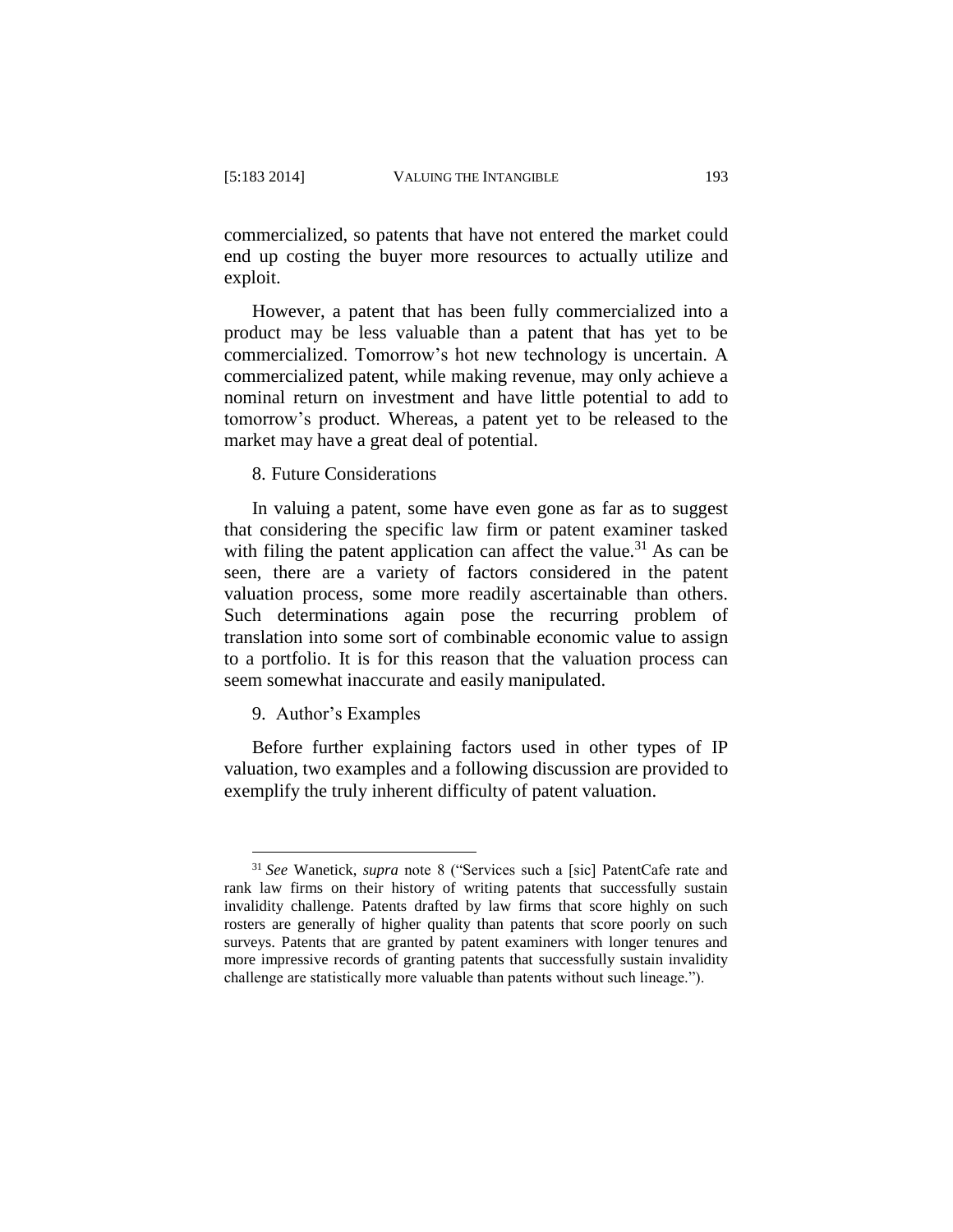First, consider a case in which an independent engineer develops a technology that becomes a highly sought-after component of nearly every smart phone in the market. In this example, the technology that is soon patented (patent "A") is of extremely high value because of its ability to trigger sales and induce consumers to buy the newest version of a smart phone. Patent A also has a high net present value of royalties when the technology is used under license. Without surprise, the inventor is able to license the technology to smart phone manufacturers at a nearly unprecedented royalty rate, thus making patent A extremely valuable.

These two metrics alone render patent A extremely valuable, setting aside the analysis of any other valuation metrics that, when considered alone, might render patent A less valuable. For example, in a vacuum analysis of the inventorship metric, patent A would be of comparatively lower value to other patents that name many more inventors. Or, in a vacuum analysis of the patent life metric, the patent A would again be of comparatively low value if it has not been challenged and is only in its first or second year of enforceability. Last, in a single analysis where only the quality and length of the patent specification is examined, patent A could have a very short specification of low quality and thus be less comparative value in light of this factor alone. But these factors do not seem to matter in such a valuation of patent A solely because of its ability to trigger sales.

Consider a second case in which a chemical composition is developed in the commercial sanitation market. The chemical composition was perfected over the course of five years by seven scientists working for a Fortune 500 company, all of which are named as inventors on the issued patent (patent "B"). Patent B is now ten years old and its validity has been challenged once by a top competitor in which patent B's company prevailed. Further, patent B is licensed to many competitors at a royalty rate that is among the highest ever recorded in patent B's technology market. One downfall associated with the economic profit of patent B is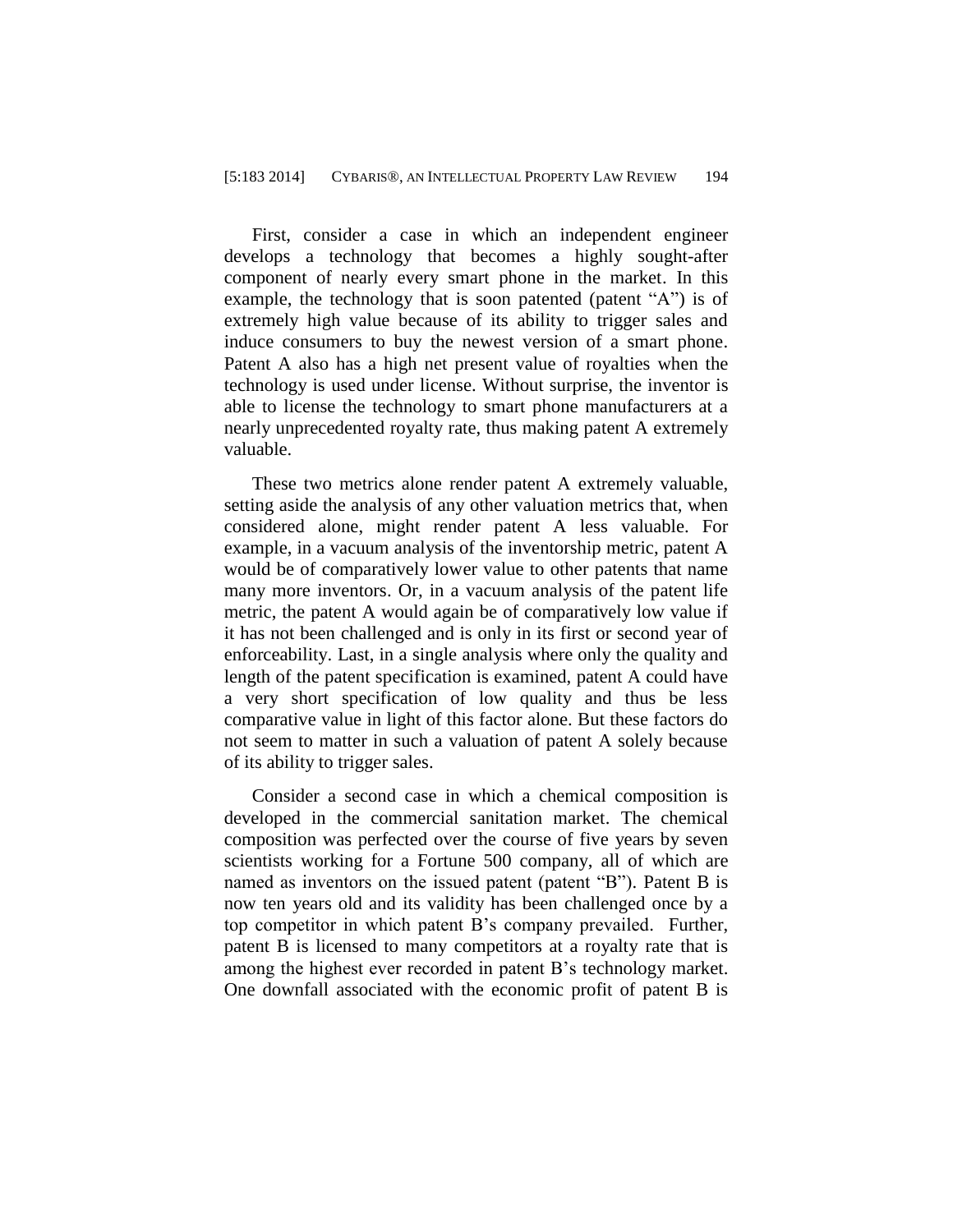the overhead cost incurred by environmental regulations for the disposal of compositions using patent B. However, patent B's specification was prepared and prosecuted by a highly renowned law firm and is of top quality in the eyes of many patent attorneys.

After examining all of the metrics as applied to patent B above, patent B seems highly valuable for a diversity of reasons. Unlike patent A, patent B can hinge its high value on a variety of factors even when those factors are considered alone. Whether the factor considered is longer patent life coupled with successful enforceability or even the high number of inventors, patent B is arguably of high value simply because of the *number* of valuation metrics that it satisfies. Here too, however, lurks an interesting thought: satisfying a greater number of patent valuation metrics undoubtedly makes any patent valuable, but what about when such a patent is compared to a patent that satisfies only one or two metrics, but that second patent is perceived as higher in value than the first patent?

In particular, after patent A and patent B are given a valuation price tag, patent A would most likely be more valuable in the eyes of any consumer when compared side-by-side. Perhaps this is due to the smart phone technology market that patent A sits in as compared to patent B's commercial market. More consumers demand and are exposed to the technology in patent A, while only a small percentage of the general population demand or perhaps recognize the significance the composition in patent B. Does this example prove that the most important (and perhaps only) factor that should be considered in a valuation analysis is the ability to trigger end sales? Or does this example prove that the most important metric should be recognition of the patented technology?

Such scenarios raise intriguing questions about precisely what should be considered in a patent valuation analysis, but nonetheless give us strong insight on the inherent difficulties in the valuation process. While patent A and patent B would most likely never be compared side by side for a valuation because of their difference in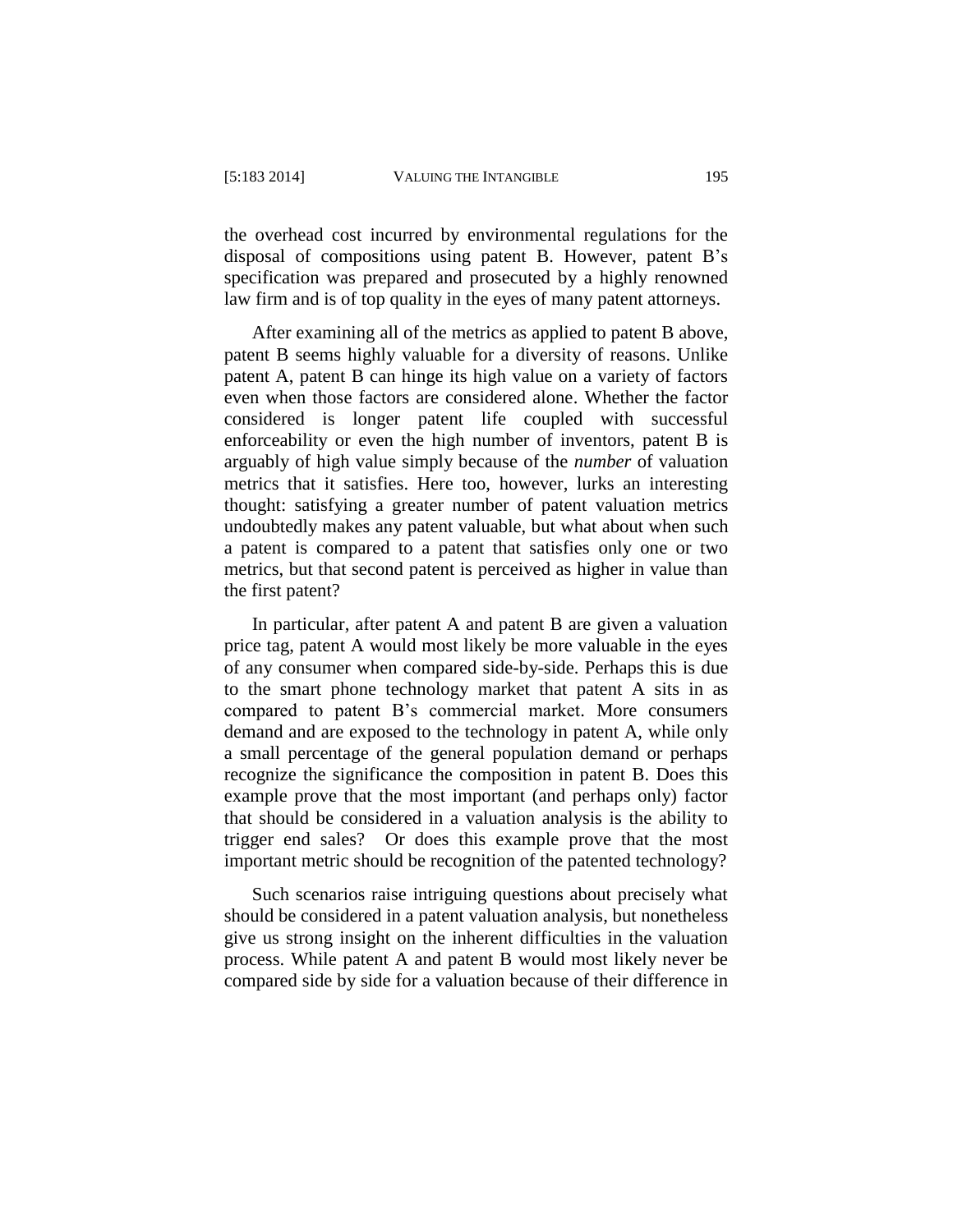technology, the key point to be extracted is that obtaining a high valuation for any patent does not absolutely rest on any patent satisfying a number of valuation metrics or even particular valuation metrics. Instead, the formula to valuation lies in a black box that may never be opened, while variables to the formula are used in ways particular to patent in question.

## *B. Trademark Valuation Factors*

Much like patent valuation, trademark valuation has its own set of factors unique to the nature of trademarks. While other types of IP such as patents or trade secrets are sometimes acquired to shut a competitor out even if the IP is never used, trademark law requires that owners actively use their marks to secure and maintain their rights. After all, without a brand name, consumer demand for some products could plummet. This can be seen in markets where many similar products are for sale but those with "stronger" brands are seen as more desirable products and therefore more valuable.<sup>32</sup> One example of this is the popularity of the Apple products in the smartphone market, specifically the iPhone.<sup>33</sup>

## 1. The Value of Registration

 $\overline{a}$ 

Unlike patent rights, trademark rights are granted through both common law and statute. Common law trademark rights are rights that are not established through state, federal or other jurisdictional registration of a mark, but instead are based solely on the use of a mark.<sup>34</sup> These common law marks can still be valuable in

<sup>32</sup> *The World's Top 20 Brands*, CHICAGO TRIBUNE (Sep. 30, 2013), http:// www.chicagotribune.com/business/ct-biz-world-biggest-brandsapr28,0,3878533.photogallery.

<sup>33</sup>*See, e.g.*, *First Weekend iPhone Sales Top Nine Million, Sets New Record*, APPLE PRESS INFO (Sept. 23, 2013), http://www.apple.com/pr/library/2013/09/ 23First-Weekend-iPhone-Sales-Top-Nine-Million-Sets-New-Record.html.

<sup>34</sup> *Compare* 15 U.S.C. § 1127 (2012), *with Frequently Asked Questions about Trademarks*, USPTO, http://www.uspto.gov/faq/ trademarks.jsp#\_Toc275426712 (last modified Apr. 23, 2013, 10:26 AM)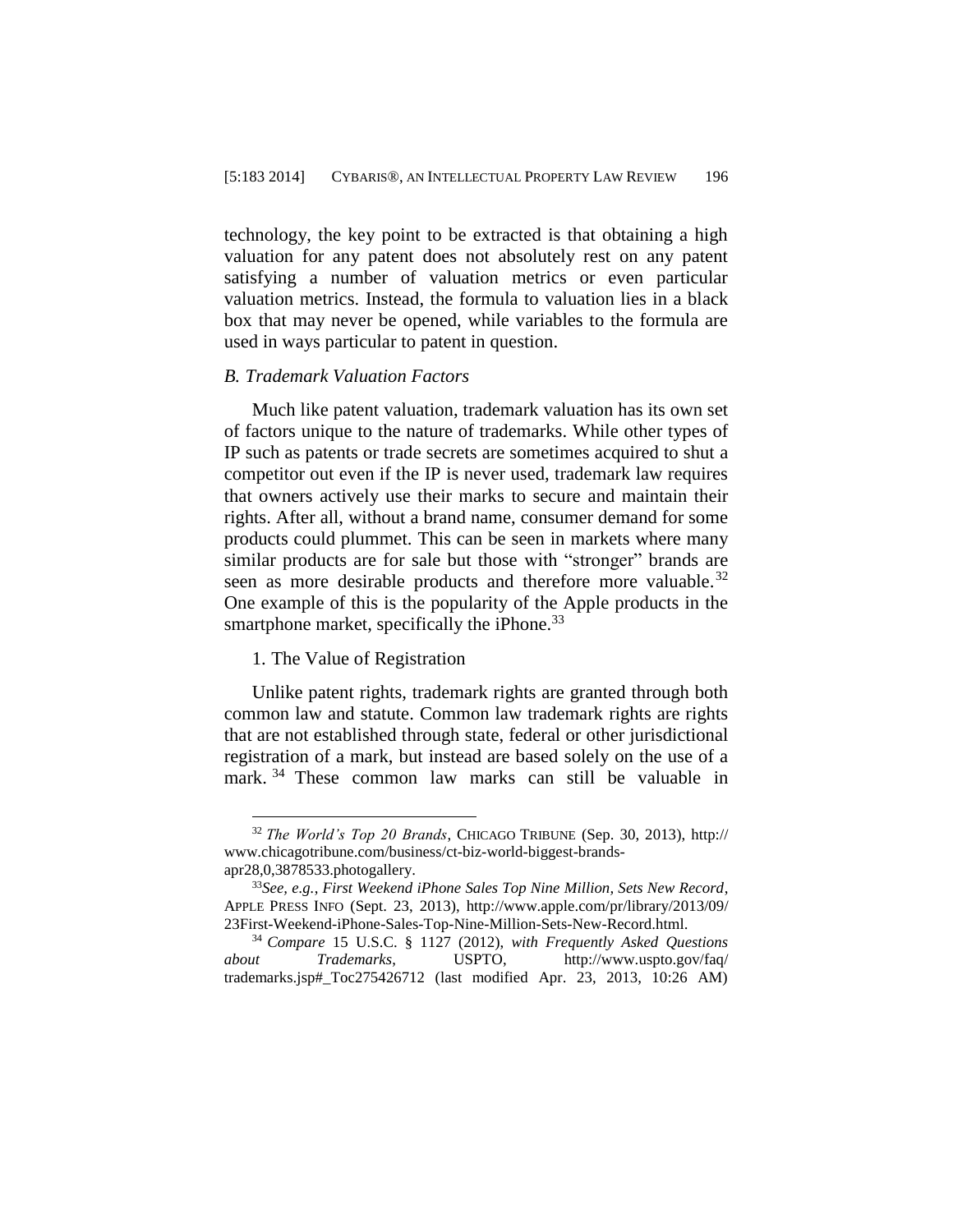situations where the marks act as a successful tool for challenging or opposing a registered mark or form the basis for filing an application to register the mark.<sup>35</sup> Although it is possible to successfully prevail against another by simply asserting common law trademark rights,<sup>36</sup> registering a mark arguably provides more value to any given mark because it acts as a security blanket for the owner.

Even registrations at the state level can be of unseen value to the registrant. Such state registrations can discourage another from seeking federal rights to the same mark because the state registrant might, in fact, have senior user rights throughout the mark's "pocket" of use (i.e., the state). In which case, the federal registration would be unenforceable in that zone. While the value to a state registration, on its face, is protection in that state, the greater value is that it might deter others from seeking federal registration rights.

In addition to registrations being valuable for the stand-alone reason of deterring others, registration is necessary for recognition of rights in some foreign jurisdictions. Some countries will not recognize marks unless they are registered, regardless of the use of the mark in that country. As such, registration seems to be highly valuable, both in the United States and worldwide.

<sup>(&</sup>quot;Federal registration is not required to establish rights in a trademark. Common law rights arise from actual use of a mark and may allow the common law user to successfully challenge a registration or application.").

<sup>35</sup> *Frequently Asked Questions about Trademarks*, USPTO, http:// www.uspto.gov/faq/trademarks.jsp#\_Toc275426712 (last modified Apr. 23, 2013, 10:26 AM) ("Common law rights arise from actual use of a mark and may allow the common law user to successfully challenge a registration or application.").

<sup>36</sup> *Id.*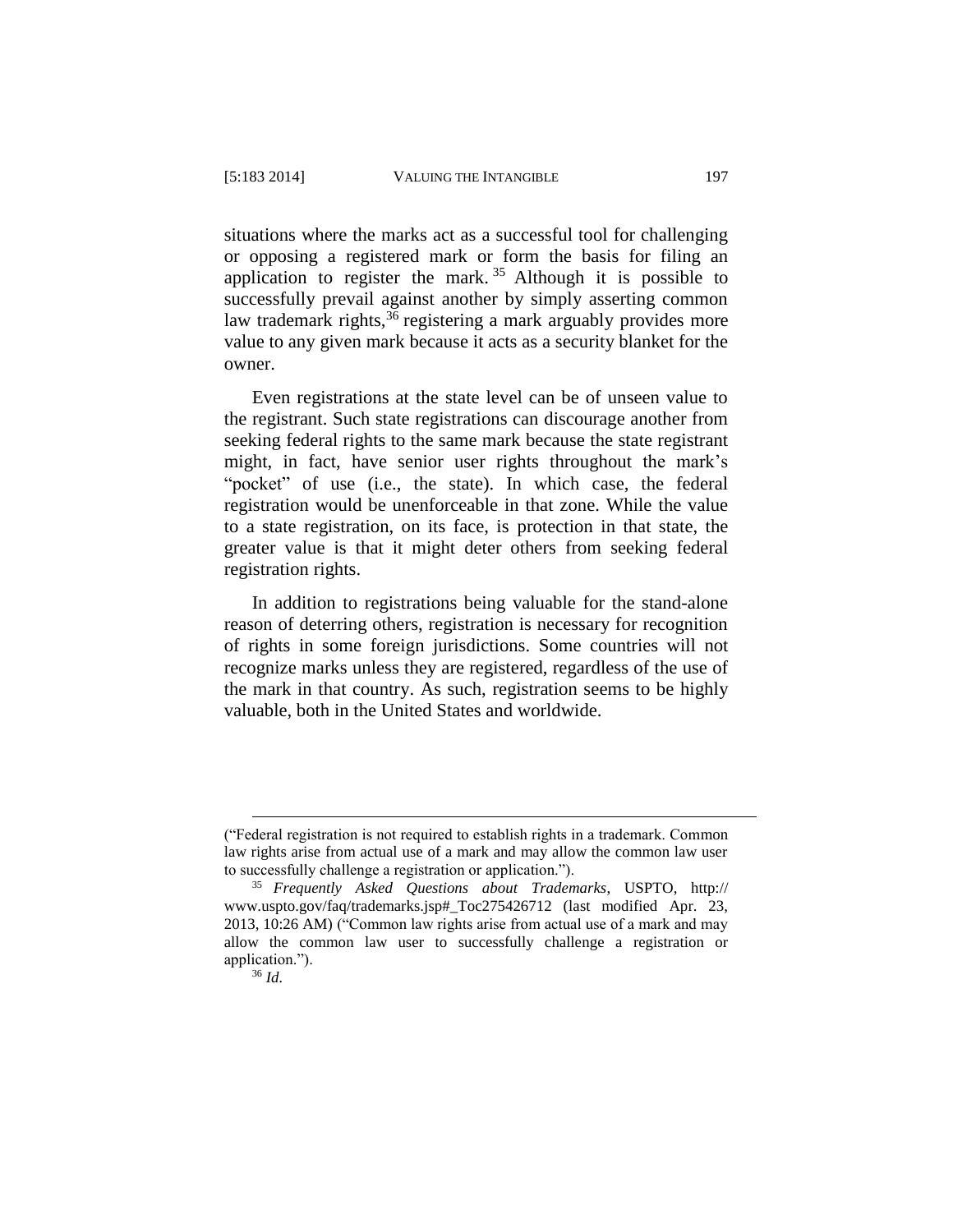#### 2. The Value of Exclusivity

Another factor relevant in a trademark valuation analysis is the exclusivity of the mark. In other words, if a mark is exclusive to only one or a few classes of goods or services, it might be less valuable than a mark that is so exclusive that it could be registered under any class. For example, "Ritz" is a famous brand for both hotel chains and food.<sup>37</sup> In terms of strict exclusivity, "Ritz" would be less valuable than a mark that is most likely to be registerable over any amount of classes, such as Google. Google could file registrations for apparel, electronics, or even pens and pencils, and probably succeed. Whereas, Ritz hotels would most likely have a difficult time obtaining registrations for classes they do not already use their brand on, for example if they tried to register on containers for food. As such, the determination of whether a mark is exclusive or used by others is critical in the trademark valuation process.

#### 3. The Value of Consumer Recognition

 $\overline{a}$ 

Consumer recognition is undoubtedly critical to the valuation of a mark. Marks that are deemed "famous," either through a registration or court proceeding, are given a greater scope of protection because of their high recognition among consumers. Such marks are given nearly absolute protection in preventing others from registering the mark even in completely unrelated classes. Arguably, these marks are the most valuable trademark rights that anyone can hold because of the ability of the owner to prevent others from using the mark in nearly any way, shape or form.

 $^{37}$  THE RITZ CARLTON, LEGAL STATEMENT INTELLECTUAL PROPERTY 1, *available at*

http://www.marriottbrandworks.com/pdfs/learnit\_pdfs/RZ/BrandStandardsGuid elines\_LegalStatement.pdf.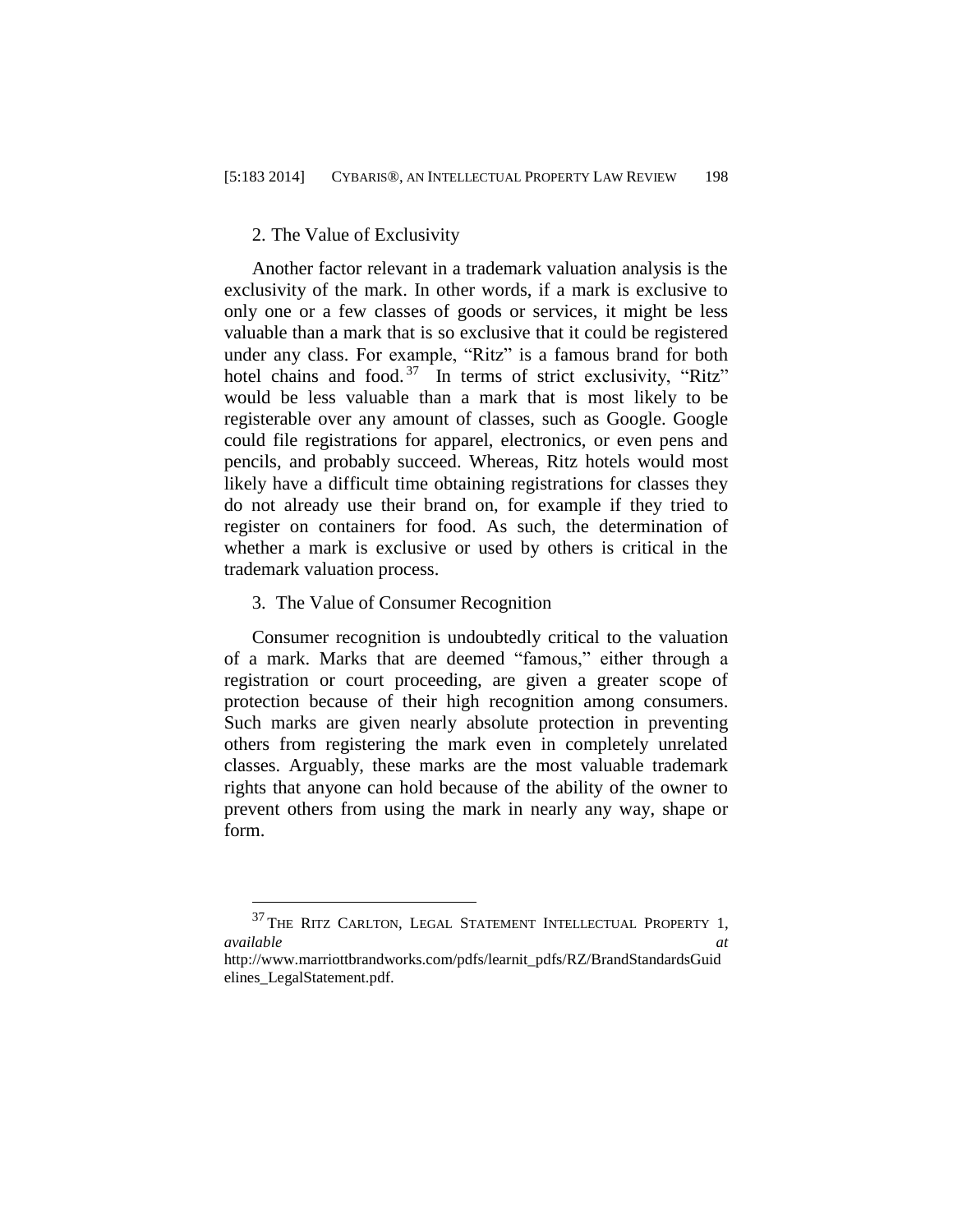#### 4. Valuations on Popular Marks: Author Examples

The values that some experts have placed on well-known marks are astonishing. In 2011, Forbes ranked Google as the most valuable trademark, with an estimated worth of \$44.3 billion.<sup>38</sup> This value of the Google trademark was twenty-seven percent of Google's overall value.<sup>39</sup> Yet, also vital to its valuation analysis is the fact that Google is just one of many famous marks that could someday become a "generic mark."<sup>40</sup> In a more recent study, Apple topped the list for the most financially valuable trademark in 2013, with a brand value of an estimated  $$104$  billion.<sup>41</sup> Microsoft and Coca-Cola followed with brand values estimated at \$56.7 billion and \$54.9 billion, respectively.<sup>42</sup>

The question is raised as to how these brands are actually valued to such precise numbers. First and foremost, consumer recognition seems to play a major role as an indicator of the value of the above brands. Exclusivity also seems to play a critical role, as Google, Microsoft and Coca-Cola (the "A" brands) are all

<sup>38</sup> Ashley Post, *Google Tops List of 10 Most Valuable Trademarks*, INSIDE COUNSEL, June 15, 2011, *available at* [http://www.insidecounsel.com/2011/06/](http://‌/‌www.insidecounsel.com/‌2011/‌06/‌15/‌google-tops-list-of-10-most-valuable-trademarks) [15/google-tops-list-of-10-most-valuable-trademarks.](http://‌/‌www.insidecounsel.com/‌2011/‌06/‌15/‌google-tops-list-of-10-most-valuable-trademarks)

<sup>39</sup> *Id.*

<sup>40</sup> Sean Stonefield, *The 10 Most Valuable Trademarks*, FORBES (Jun. 15, 2011, 11:22 AM), http://www.forbes.com/sites/seanstonefield/2011/06/15/the-10-most-valuable-trademarks/ ("Google, in the filing for its initial public offering, worried that the term 'Google' could one day become synonymous with 'search' - resulting in both a loss of trademark protection and reduced brand value.").

<sup>41</sup> Kurt Badenhausen*, Apple Dominates List of the World's Most Valuable Brands*, FORBES (Nov. 06, 2013, 11:56 AM), http://www.forbes.com/sites/ kurtbadenhausen/2013/11/06/apple-dominates-list-of-the-worlds-most-valuablebrands/.

<sup>&</sup>lt;sup>42</sup> Id. ("Forbes valued the brand on three years of earnings and allocated a percentage of those earnings based on the role brands play in each industry (e.g. high for luxury goods, low for airlines). We applied the average price-toearnings multiple over the past three years to these earning to arrive at the final brand value.").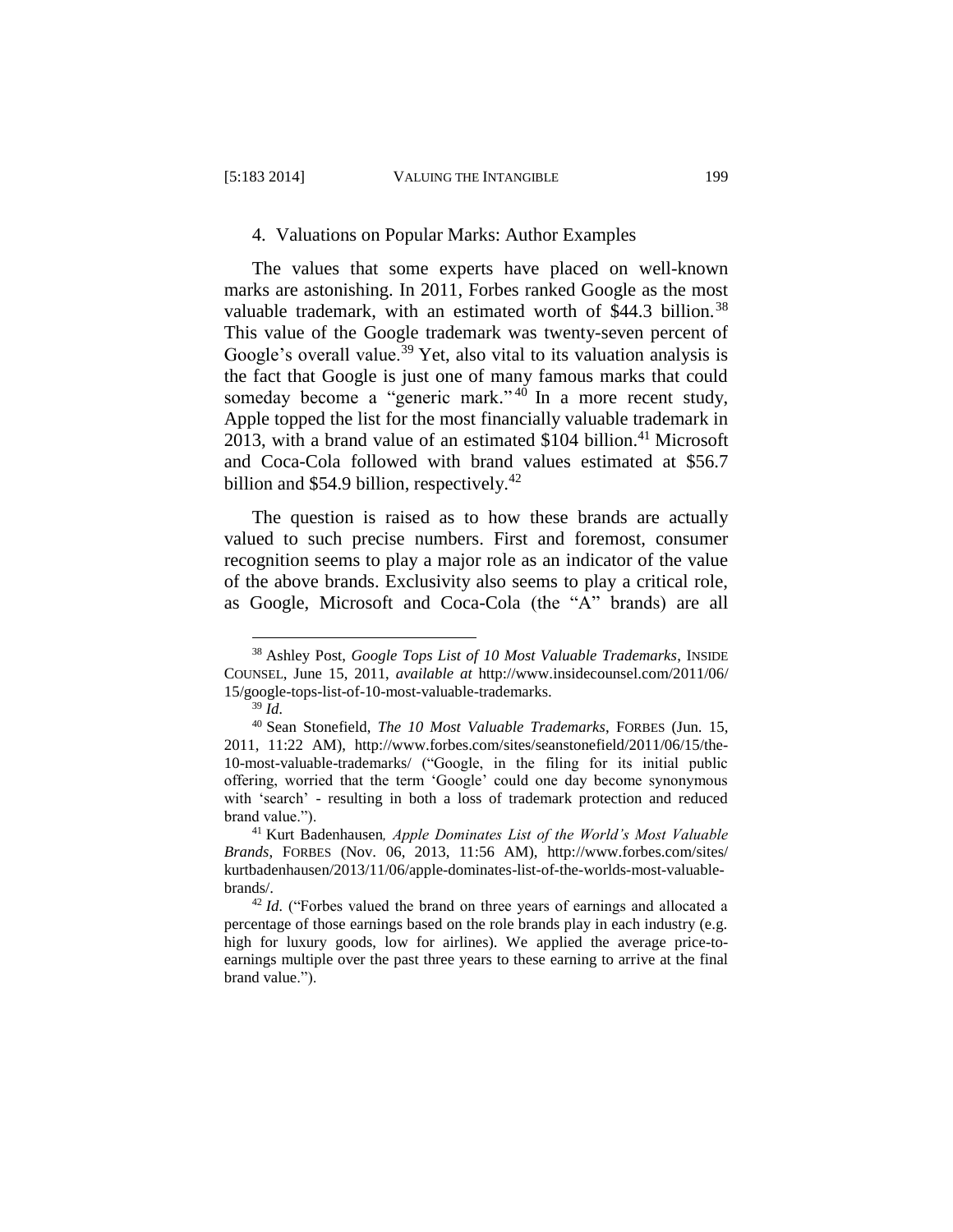marks that are exclusive to their respective owners and not used by others in different classes. Last, the A brands have extensive registration rights worldwide. Just like patent valuation, these A brand valuations seem to hinge on a variety of factors. Here however, perhaps all trademark valuation metrics are satisfied for such valuable marks, as opposed to patents where satisfaction of all metrics is not so strongly correlated with higher valuations.

To test this theory, consider the Coach brand, used primarily for clothing and accessories. While consumer recognition of the Coach brand is high, the brand arguably holds less consumer recognition than Google, Microsoft, or Coca-Cola. Moreover, in terms of exclusivity, the term "coach" is used by many other companies and thus the brand is not as exclusive as the A brands. Finally, the Coach brand has most likely not prosecuted registrations throughout the world as some of the "A" brands have. In fact, in 2012, the Federal Circuit ruled that Coach was not a "famous" brand and therefore could not obtain anti-dilution protection afforded to famous marks.<sup>43</sup> What was the Coach brand eventually valued at? According to the study that valued Coca-Cola, Google, and Microsoft, Coach's value came in at #45 with an estimated value of \$10.5 billion. As such, these findings seem somewhat consistent with the theory that correlation exists between brand value and the metrics of consumer recognition, brand exclusivity, and registration rights worldwide.

To further test the theory, consider the MTV brand, which is used for television and other media. In terms of exclusivity, the MTV mark is most likely not used by any others because of the distinctiveness of the mark. The owners of the MTV mark could,

<sup>43</sup> Coach Servs., Inc. v. Triumph Learning LLC, 668 F.3d 1356 (Fed. Cir. 2012) (Coach Services, who owns the Coach brand for apparel and accessories, opposed the registration of the COACH mark for test preparation material by a company called Triumph Learning. Triumph Learning prevailed at the TTAB level and on appeal).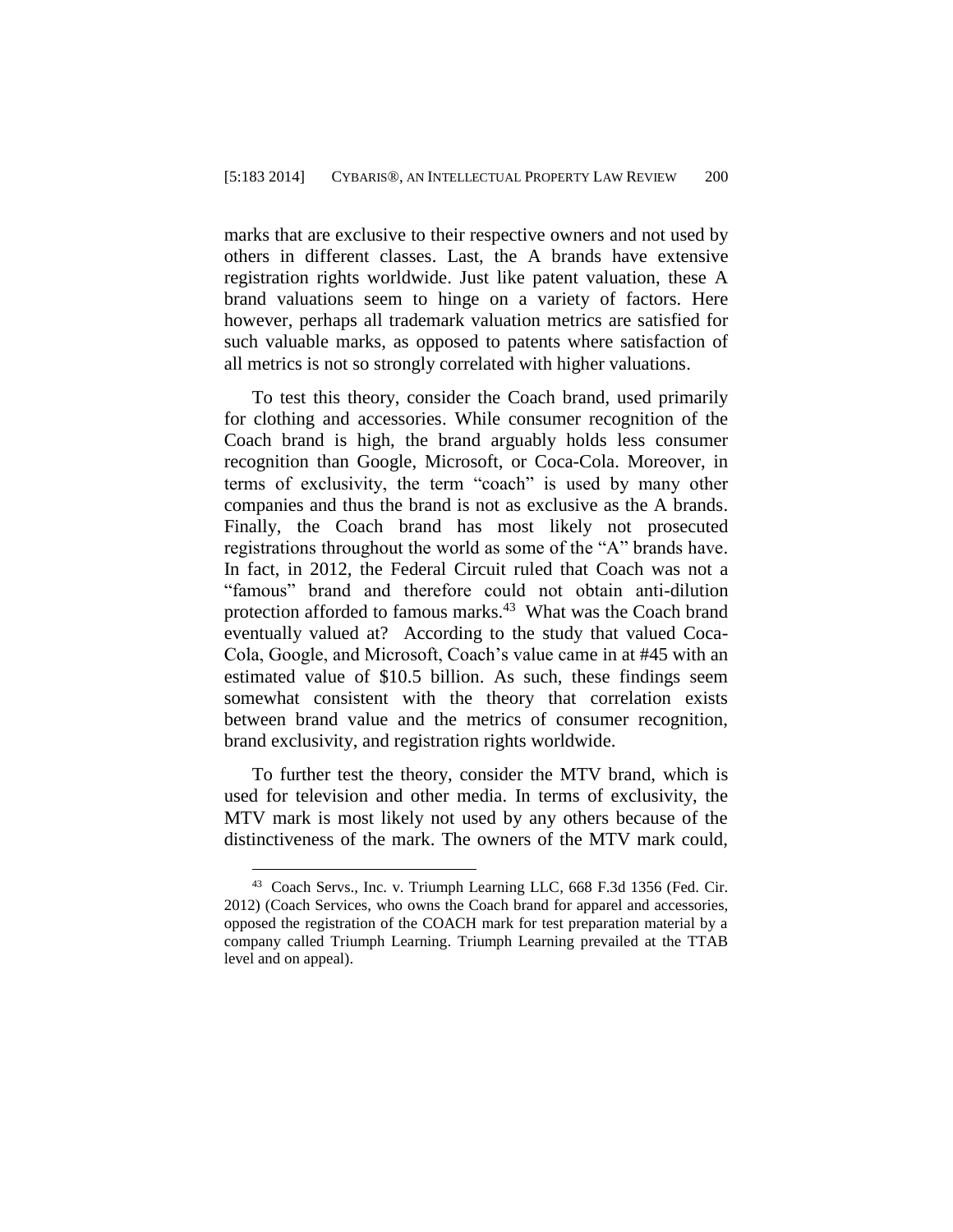in theory, have a greater chance of registering their mark in various classes than could the owners of the Coach brand. However, the MTV brand has much less consumer recognition than the A brands. The MTV brand arguably does not have as many worldwide rights as the A brands, presumably because its popularity was very centric to the United States. In fact, in 2012, the MTV network and its parent company were sued by a brand licensee in Latin America for not registering MTV trademarks in the territories in which the brands were licensed.<sup>44</sup> How does the MTV brand value rank in comparison to the A brands and the Coach brand in the same study? MTV came in at #98, with an estimated brand value of \$5.6 billion. This analysis of the MTV brand with respect to the above theory shows some consistency. Even though MTV has arguably more exclusivity than Coach, it also has arguably less worldwide rights and consumer recognition than Coach. As such, in theory, because two of the three primary factors were not heavily in MTV's favor, MTV was ranked as less valuable than Coach.

5. Conclusion

 $\overline{a}$ 

Just like patent valuation, the test of trademark valuation seems very blurry, but we see stronger correlations with respect to brand value and fulfilling the above factors. In conclusion, consumer recognition, combined with a mark's exclusivity and abundance of registrations seems to drive trademark valuation.

## C. Trade Secret Valuation Factors

The factors used in a trade secret valuation are similar to those used in patent valuation. However, trade secrets, unlike patents, lack identifiable "profile" benchmarks to help determine value, such as the number of listed inventors, number of claims, and

<sup>44</sup> *MTV Sued for Not Registering Trademarks*, MITEVA LAW PC (Oct. 4, 2012, 2:36 PM), [http://mitevalaw.com/blog/2012/10/04/mtv-sued-for-not](http://mitevalaw.com/blog/2012/10/04/mtv-sued-for-not-registering-trademarks/)[registering-trademarks/.](http://mitevalaw.com/blog/2012/10/04/mtv-sued-for-not-registering-trademarks/)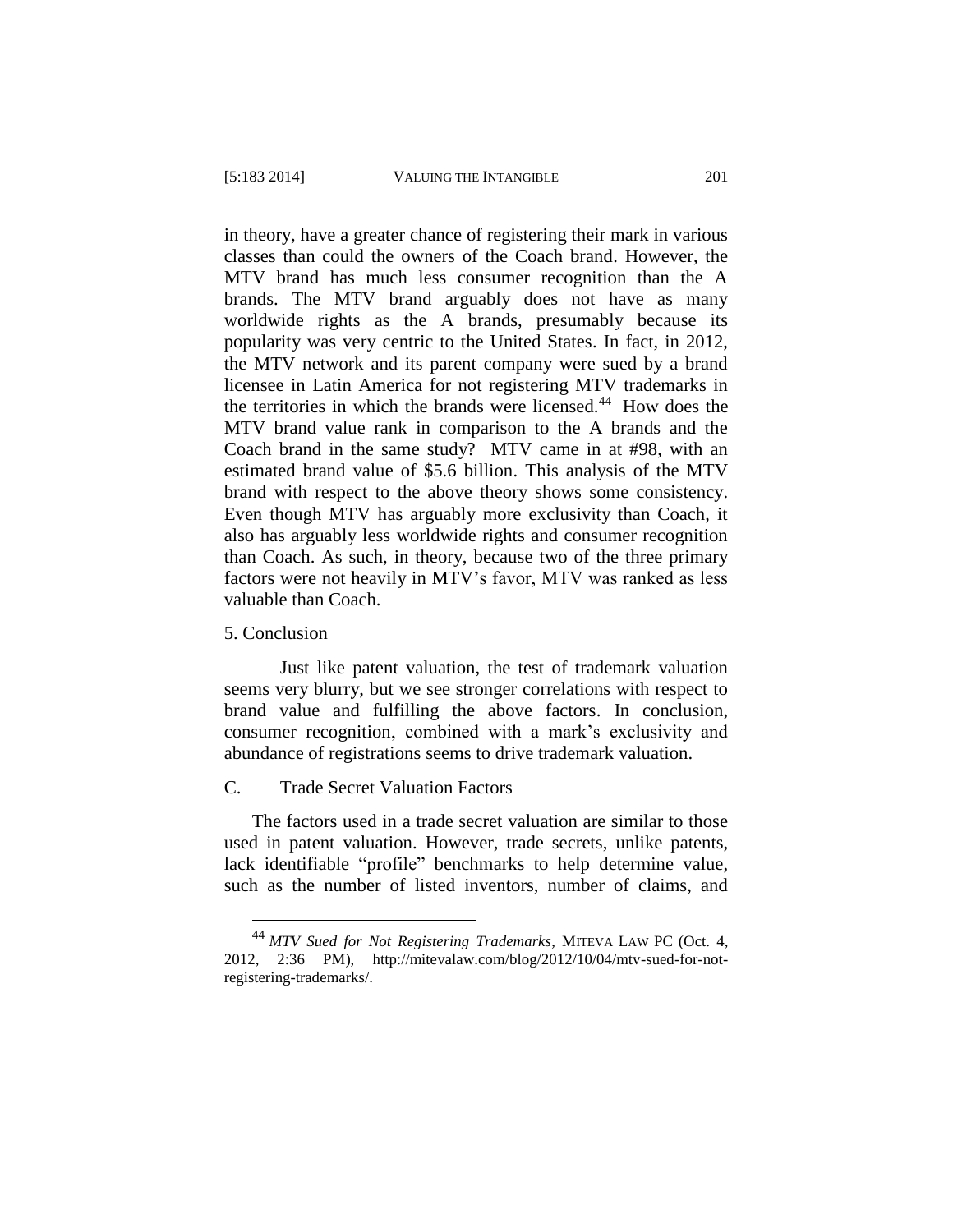"life" of the invention. Additionally, due to the proprietary nature of trade secrets, it is important that trade secret valuation takes place as early as possible. If the trade secret is valued or has some history of valuation, a plaintiff will more likely be able to establish its value in court, which will help enhance damages in the case of trade secret theft.

#### *i. Retrospective Valuation*

One method used in trade secret valuation examines the cost to develop the trade secret.<sup>45</sup> Such an analysis might consider factors such as time or labor put into the development of the trade secret, often highlighted in a research and development budget. <sup>46</sup> One claim is that this research and development theory is not enough to properly ascertain the value of a trade secret. This is because, in theory, trade secrets that were inadvertently stumbled upon or developed in a split-second would hold a much lower value than those trade secrets that were developed through years of research and expenditure of costly resources.<sup>47</sup> "A brilliant flash of insight may cost a trade secret owner very little while an arduous process of developing a new formula, for example, may incur years of salaries and inputs."<sup>48</sup> Another explanation is that the research and development costs are "only a measure of the resources committed to [a trade secret's] creation." <sup>49</sup> One proposed resolution is to measure trade secrets prospectively instead of retrospectively. 50

<sup>45</sup> Nicola Searle, *Damages Valuations of Trade Secrets: Evidence from the Economic Espionage Act of 1996*, EUROPEAN POLICY FOR IP ASSOCIATION 16 (Sept. 1, 2009), http://www.epip.eu/conferences/epip04/files/ SEARLE\_Nicola.pdf.

<sup>&</sup>lt;sup>46</sup> *Id.* ("The replacement cost is the amount the defendant would have spent to independently develop the Trade Secret.").

<sup>47</sup> *See* Malackowski, *supra* note 19.

<sup>48</sup> *Id.* at 17.

<sup>49</sup> *Id*.

<sup>50</sup> Searl*e supra* note 45, at 17.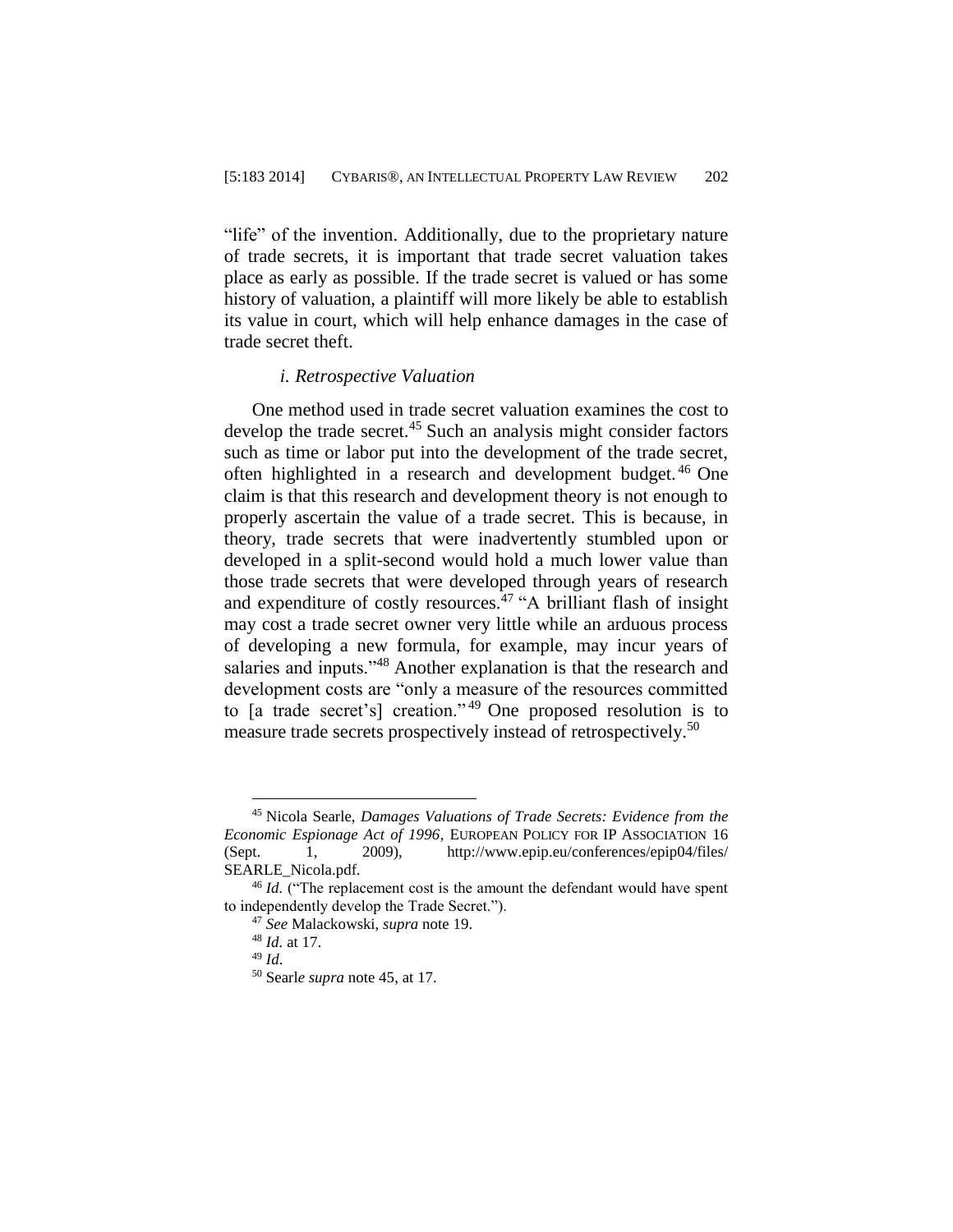$\overline{a}$ 

The proposed resolution makes sense in the case of some wellknown trade secrets. For example, Coca-Cola's research and development budget for its coveted formula, while unknown, does not represent the value of the Coca-Cola brand itself, estimated to be \$79.2 billion in 2013.<sup>51</sup> Additionally, the value of the Google brand, estimated to be \$47.3 billion in 2013, cannot possibly represent the resources spent creating Google's proprietary search algorithm that many think make the search engine one of the most popular and highly utilized today.<sup>52</sup> These top brands are just two examples of brand strength that do not seem to correlate to a retroactive resource expenditure analysis.

#### *ii. Prospective Valuation*

While it seems somewhat logical to measure the value of a trade secret retroactively, one opinion is that a prospective valuation of a trade secret reflects a more accurate value, although these future values might be harder to ascertain. A prospective valuation seems more accurate for trade secrets because the value is ultimately determined by how coveted the trade secret is, among

<sup>51</sup> *See, e.g.*, Stuart Elliot, *Apple Passes Coca-Cola As Most Valuable Brand*, N.Y. TIMES, Sep. 13, 2013, *available at* http://www.nytimes.com/2013/09/30/ business/media/apple-passes-coca-cola-as-most-valuable-brand.html?\_r=0; *The Chronicle of Coca-Cola: Birth of a Refreshing Idea*, COCA-COLA COMPANY (Jan. 1, 2012), http://www.coca-colacompany.com/stories/the-chronicle-of-cocacola-birth-of-a-refreshing-idea (providing that after developing the original Coca-Cola recipe, an Atlanta pharmacist initially sold it at a local pharmacy in 1886).

<sup>52</sup> Bruce Watson, *Shhh: 10 Make-or-Break Trade* Secrets, DAILY FINANCE (July 5, 2010, 8:06 PM), http://www.dailyfinance.com/2010/07/04/trade-secrets/ ("Many factors contribute to Google's position as the top search tool for the Web, but the biggest is its proprietary search algorithm, PageRank. Rather than simply ordering sites based on their mention of a particular search term, PageRank factors in the number of links to and from a site; in so doing, it considers not only the site's content, but also its place in the Web."); *Our History In Depth*, GOOGLE, http://www.google.com/about/company/history/ (last visited Nov. 25, 2013) (providing that in 1998, a Google co-founder gave the technology giant its first investment of \$100,000).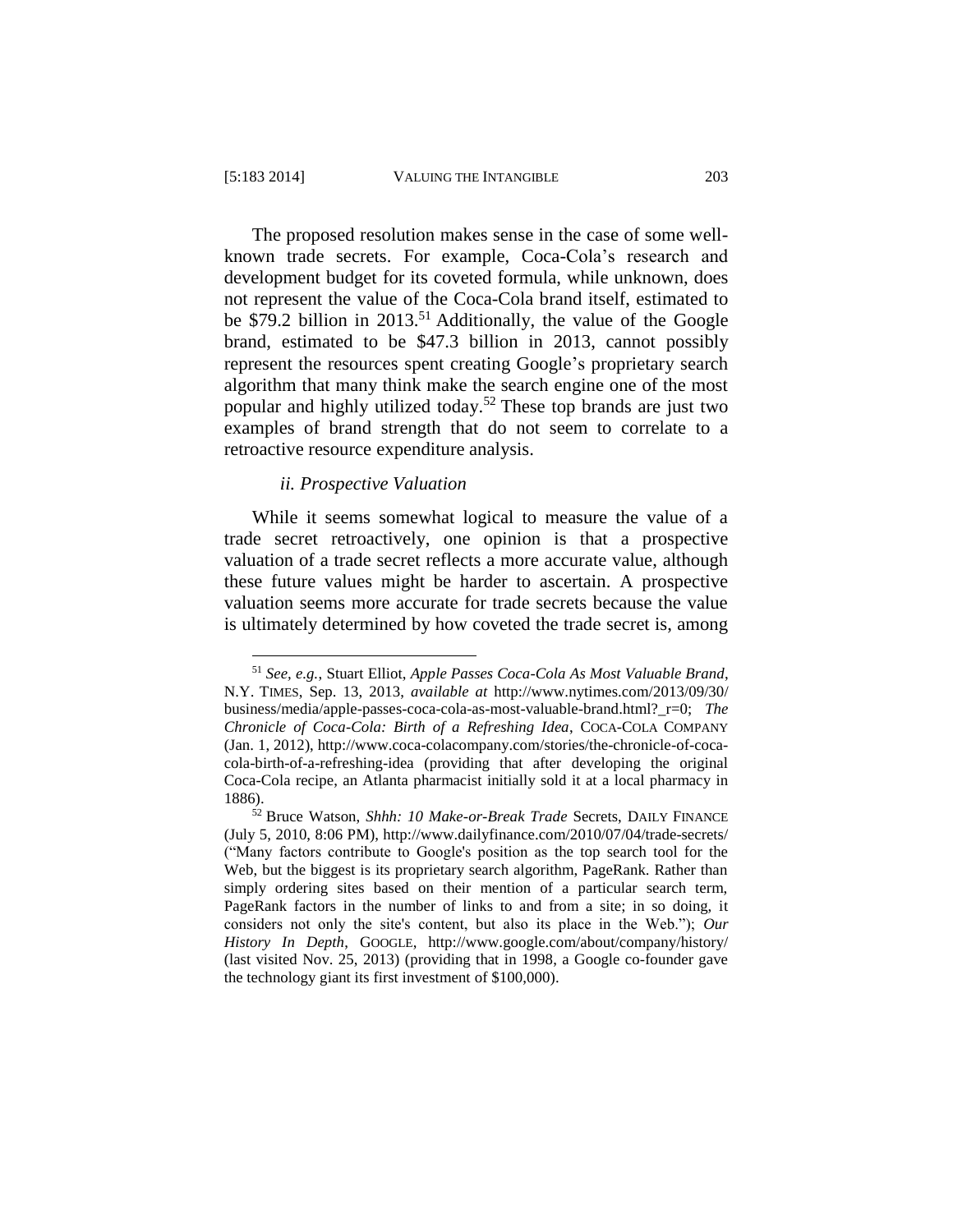other considerations. For example, a trade secret comprising a business's client list would most likely be considered much less valuable than KFC's well-known handwritten recipe for their products because of the highly coveted nature of the KFC trade secret recipe.<sup>53</sup> This exemplifies the need to consider both retrospective and prospective characteristics.

#### *iii. Market Models*

Several market models are also used to value trade secrets through both prospective and retrospective methodologies. The fair market value is the first of these models. The fair market value model determines worth by assessing the price that a buyer would pay a seller for the trade secret.<sup>54</sup> The various factors that can be used to measure the fair market value include benchmark sales and surveys of members in the industry.<sup>55</sup> However, it is challenging to use the fair market value model when there is no marketplace for the trade secret in question or when there is little value with which to compare the trade secret. <sup>56</sup> Examples of these types of trade secrets include an advance in the method of manufacturing a proprietary product, corporate proprietary information such as an organizational structure, or negative know-how (knowledge

<sup>53</sup> R. Mark Halligen & David A. Haas, *The Secret of Trade Secret Success,*  FORBES (Feb. 19, 2010, 8:30 PM), http://www.forbes.com/2010/02/19/ protecting-trade-secrets-leadership-managing-halligan-haas.html ("KFC recently built a brand new, high-tech home for the colonel's handwritten Original Recipe from 1940. The new FireKing digital safe weighs more than 770 pounds and is encased in two feet of concrete with a 24-hour video and motion-detection surveillance system. That kind of security wouldn't be needed if people didn't try to steal the recipe.").

<sup>54</sup> *See, e.g.*, Searle, *supra* note 45, at 17-18.

<sup>55</sup>*Id.*

<sup>56</sup> *See* Weston Anson, *The Economic Value of Trade Secret Assets, in* 11 FUNDAMENTALS OF IP VALUATION 86 (Am. Bar Ass'n 2005), *available at* http:// www.consor.com/uploadfile/education/pdf/valuation-trade-secret-

assets\_1285945364.pdf ("As for fair market value, there may be no marketplace for the IP in question.").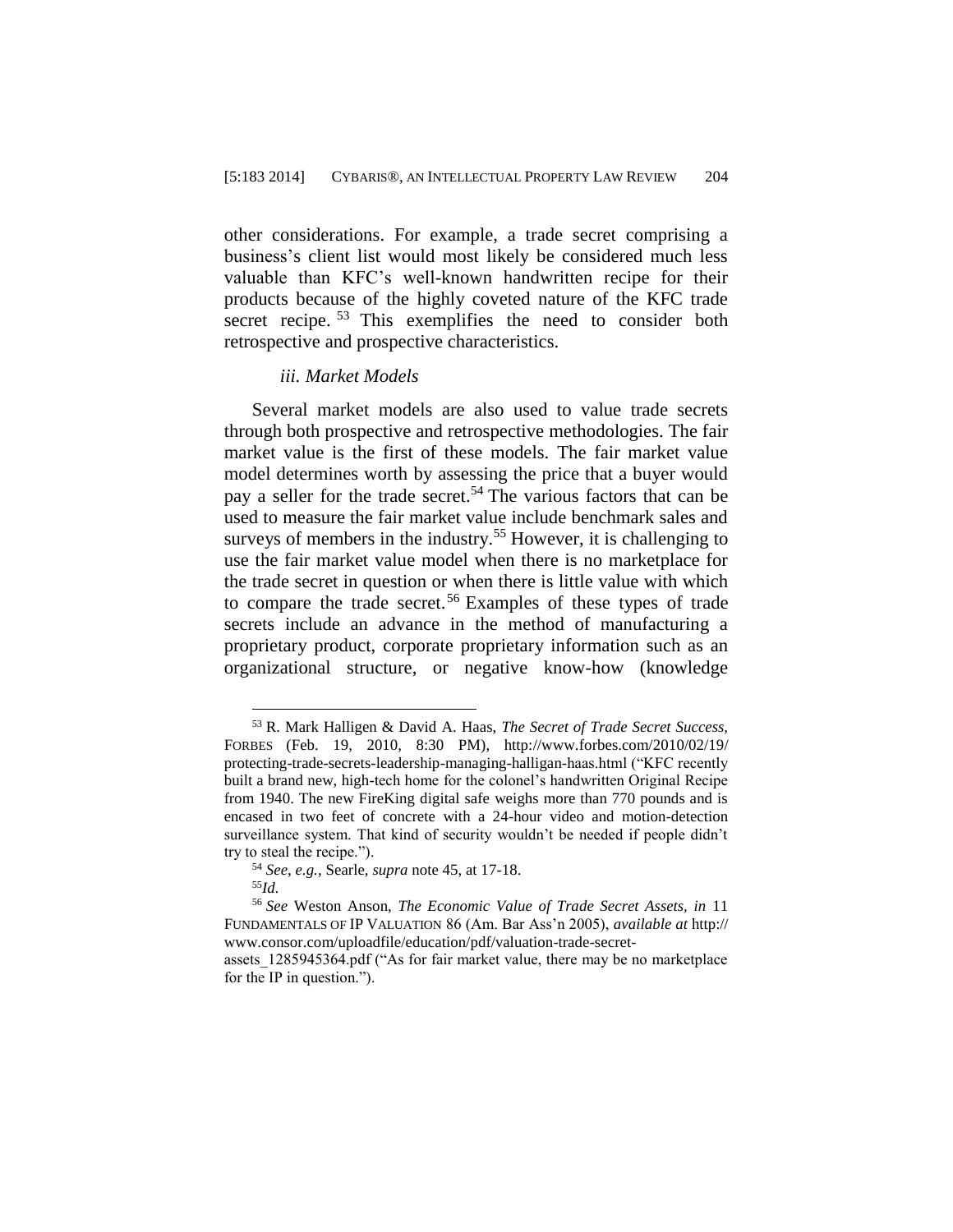regarding what does not work).<sup>57</sup> These variables, all of which could be considered trade secrets, have no marketplace and therefore nothing to compare. <sup>58</sup> As can be seen, the fair market value method is not applicable in all trade secret valuations, and should not be utilized as a general method of valuation because of the narrow scope of applicability.<sup>59</sup>

## *iv. Net Present Value of Future Cash Flows*

A more attractive alternative to trade secret valuation lies in the net present value of future cash flows.<sup>60</sup> Because trade secrets are one of the types of IP that depend most on future cash flow, and a future cash flow analysis in trade secret valuation is particularly useful.<sup>61</sup> Factors in the future cash flow equation include the total amount of future cash flow, the discounted basis of the future cash flow as a present value, and the probability of the future cash flow occurring. <sup>62</sup> When these values can be assigned a number, an economic value of a trade secret is calculated by multiplying the three variables together.  $63$  One difficulty this method faces is determining the fraction of future cash flow actually attributable to the trade secret and not other factors, such as marketing or branding.

#### *v. Trade Secret Definition*

As with trademarks, we must look to the definition of a trade secret to determine exactly how a trade secret extracts its proprietary value. These considerations include: (1) how much of the information is known outside of the realm of the business seeking protection of information as a trade secret; (2) how much

 $\overline{a}$ <sup>57</sup> *Id.*

<sup>58</sup> *Id.* 

<sup>59</sup> *Id.* 

<sup>60</sup> *Id.* 

<sup>61</sup> *Id.* at 87.

<sup>62</sup> Anson, *supra* note 56, at 87*.*

<sup>63</sup> *Id.*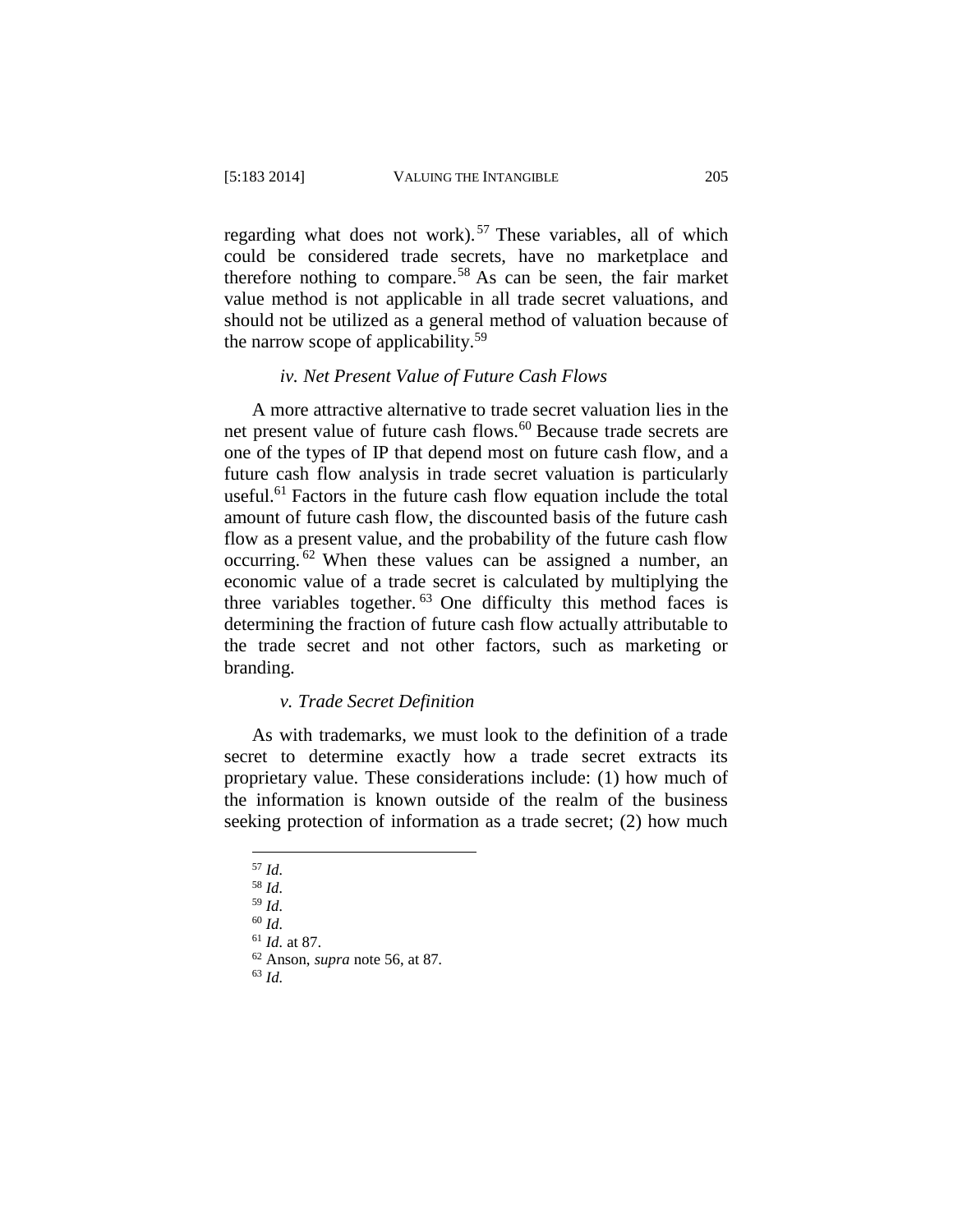the information is known by people within the business seeking protection of information as a trade secret; (3) what measures have been taken by the company to guard the secrecy of the information; (4) the value of the information proposed to be protected as a trade secret; (5) the amount of resources, including time or effort or money, expended by the business to develop the proposed trade secret; and (6) how easy it would be for others to acquire or duplicate the information. $64$  In a trade secret valuation, these components are crucial to the determination of the quality of a trade secret, and therefore the value.

Because of the highly proprietary nature of trade secrets, even using market methods to place a value on a trade secret can yield inaccurate results because of marketplace unpredictability, as discussed in section IV. As such, no single method is applicable to trade secrets, but prospective valuation methods yield more accurate and reliable valuations than those methods that solely consider retrospective analysis.

#### III. VALUATION: IS IT REFLECTIVE OF OUR ECONOMY?

While some might contend that the above factors considered in the general valuation process are sufficient to reflect the characteristics of the marketplace, there seems to be a strong disconnect between such considerations and the true nature of today's economy. First, the valuation process does not seem to fully account for unpredictable market trends, such as changes in consumer demand of a particular technology field or brand name. Second, the valuation process does not reflect today's economy because it apparently lacks accountability for unforeseen demand in foreign territories or jurisdictions. Third, the valuation process cannot possibly account for unforeseen governmental actions that could greatly increase or decrease the value, worth or demand of any given technology if regulation standards were implemented.

<sup>64</sup> *Id*. at 88-89.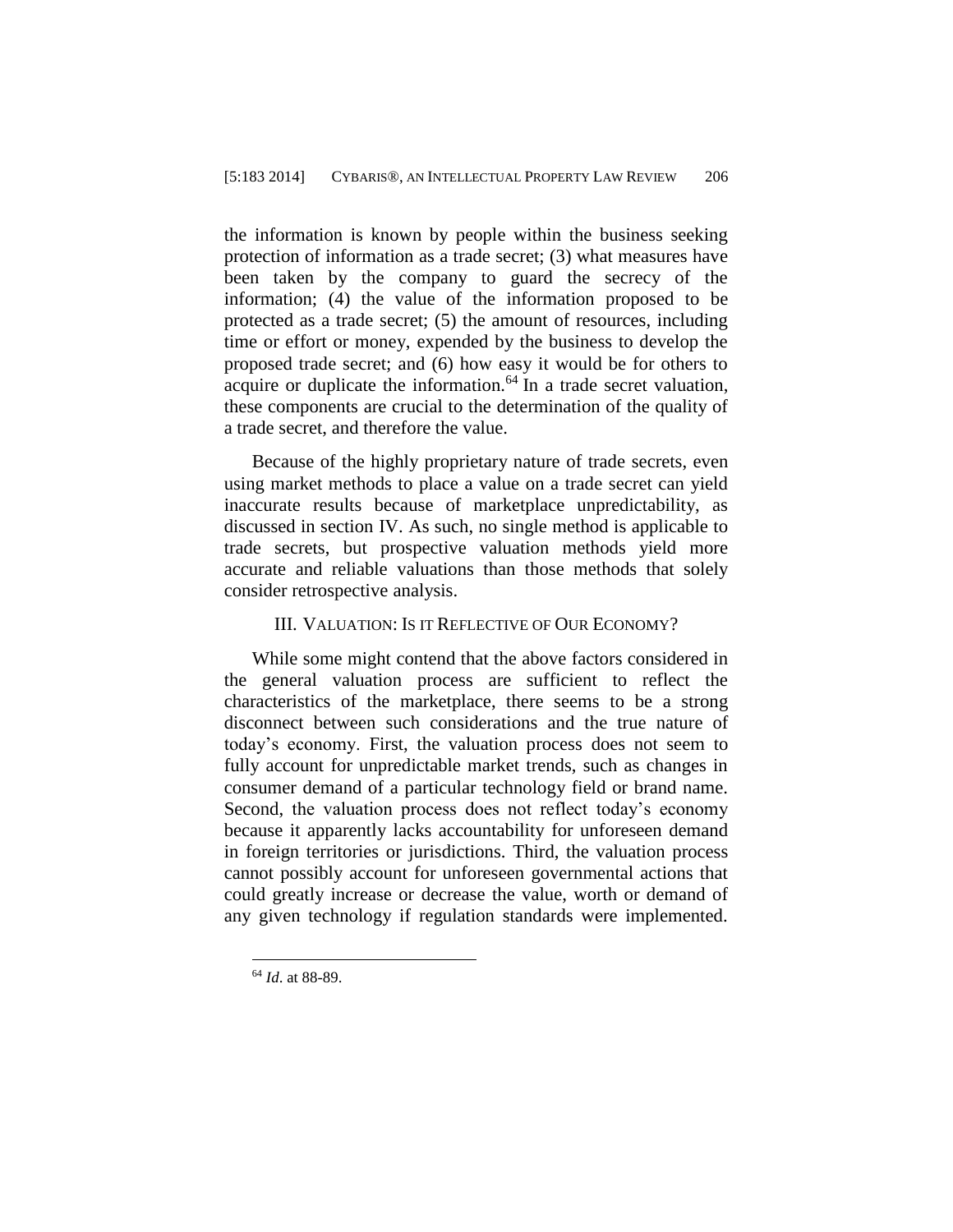Last, the mere concept of globalization encompasses factors that seem impossible to quantify for any given piece of IP. This section will discuss in detail the reasons why the common valuation processes do not seem sufficient in today's economy.

Unpredictable market trends are one of the foremost reasons why the valuation process does not seem to sufficiently reflect the nature of today's economy. Market trends such as consumer demand and technology life cycle yield unforeseeable discrepancies between the price tag placed on a piece of IP during the valuation process and the true value of that IP after the occurrence of such trends. This unpredictability is reflected in situations where patents are bought at a fraction of the price they eventually become worth, for example, when the patented invention is later encompassed in a device that takes off in the marketplace. Market unpredictability also seems relevant in trademark brand valuation, where brand values have the potential to either skyrocket or plummet based on consumer demand.

While this trend can be positive for technology or brand names that eventually succeed, the unpredictability of consumer demand can also result in major losses. The latter situation is exemplified in the IP arena of social networking. Take, for example, the wellknown MySpace social network that was once popular among users, allowing them to share pictures, music, and other media. At the height of its popularity, the website was sold for \$580 million to News Corporation, a multinational mass media company located in New York, New York.<sup>65</sup> Just six years later, News Corporation sold the "long-suffering" website to an advertising network, Specific Media, for roughly \$35 million, nearly 17 times less than its 2005 price. <sup>66</sup> It can reasonably be assumed that the value of the

<sup>65</sup> Brian Stelter, *News Corporation Sells MySpace for \$35 Million*, N.Y. TIMES (June 29, 2011, 2:31 PM), http://mediadecoder.blogs.nytimes.com/2011/ 06/29/news-corp-sells-myspace-to-specific-media-for-35-million/.

<sup>66</sup> *Id.*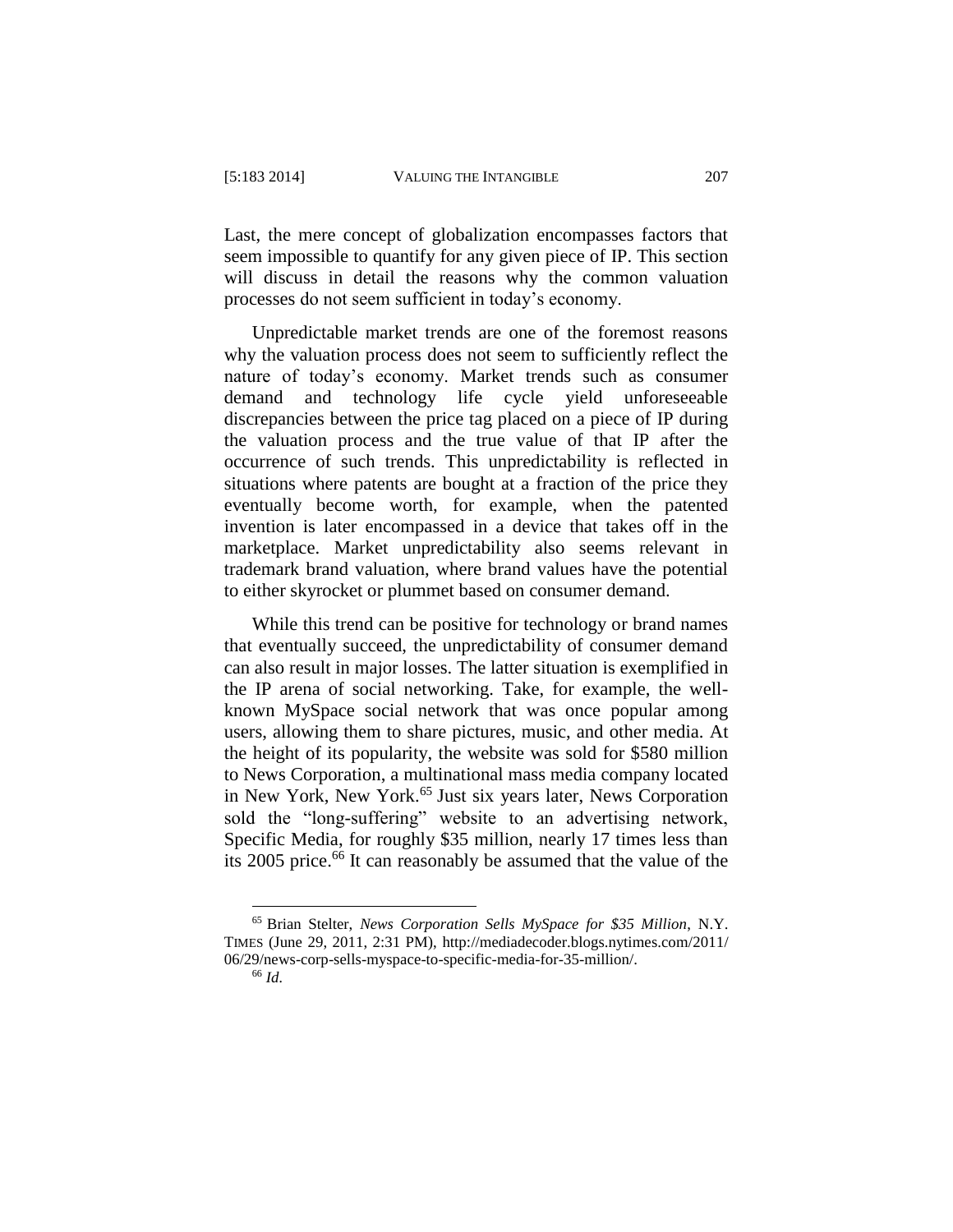website will continue to fall as other social media platforms rise to the top, such as Facebook.

Aside from market trend fluctuations in particular technology fields, unpredictability on a global scale exemplifies the unreliability of current valuation techniques. While one technology might seem obsolete or outdated in more technology-savvy areas of the world that same technology might still be in high demand in other countries that have limited or no access to more advanced technology. It seems next to impossible to account for these territorial differences as it relates to valuation, especially given the fast-paced nature of the technological world.

A third noteworthy characteristic of today's ever-changing economy in light of the valuation process is the uncertainty of governmental regulation. In key industries commonly subjected to governmental regulation such as the pharmaceutical industry, valuation is extremely difficult. Some argue that governmental regulation is "stifling" America's pharmaceutical industry,<sup>67</sup> and it also seems that regulation is placing an extreme burden on the valuation process. Recently, a report by the President's Council of Advisors on Science and Technology estimated that it costs an average of \$1.2 billion to win FDA approval and bring a new drug to the market. <sup>68</sup> For companies who actively engage in the acquisition of new pharmaceuticals, a drug's valuation can be unreliable and unpredictable until the drug is approved by the FDA. Even after approval, these drugs may be subject to class action litigation or health risk recalls. The pharmaceutical industry is an example of just one industry where IP valuation seems extremely unreliable because of the unpredictable nature of the IP.

<sup>67</sup> Rick Moran, *Government Regulation Destroying Pharmaceutical Industry*, AM. THINKER (Mar. 3, 2013), http://www.americanthinker.com/blog/ 2013/03/government\_regulation\_destroying\_pharmaceutical\_industry.html. <sup>68</sup> *Id.*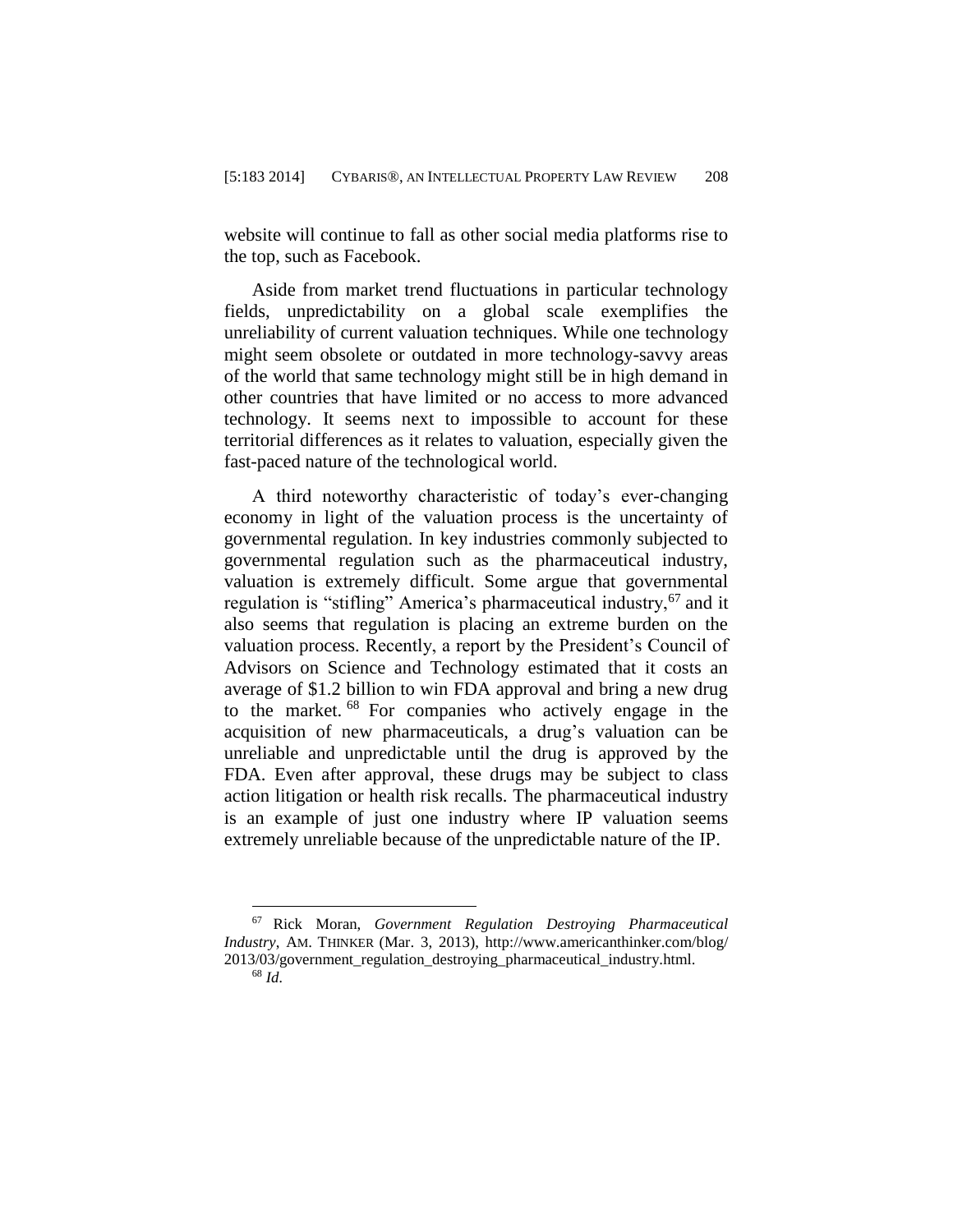Last, the penumbra of globalization effects makes the valuation process seem extremely inaccurate and unreliable. The value of any IP can fluctuate based on the unpredictable nature of globalization alone. One example of such a globalization effect includes new and useful technologies and the gray area that surrounds the release of those technologies. Examples of this gray area include oscillations in legal certainty, changes in consumer tastes, obstacles in technology developments and unseen foreign competition. This seems especially prevalent in the software, computer, and phone industries where new developments and improvements are constantly advertised to consumers as the "bigger and better" version of the current technology. Advertising alone seems to decease the value of any current technology, yet the decrease seems nearly impossibly to quantify.

It is not that these factors are not known as potential caveats in the IP industry, but instead these factors seem impossible to take into account during the valuation process because of their volatile nature. While the valuation process seems to exist as a regular practice without accounting for such considerations, it is for the above reasons that the valuation process does not seem to truly reflect the true nature of our economy, regardless of the awareness of these trends. Thus, the government might be the most obvious remedy to this problem by introducing regulation measures to significantly increase the consistency in valuation methods.

#### IV. CONCLUSION

The aspiration of this comment was to demonstrate that IP valuation may be one of the most challenging aspects of the already complex world of IP. Framing the mystery of IP valuation as a question around what valuation variables are used simply misplaces the focus of solving the valuation equation. Such variables provide surefire strength as a place to start, while leaving us to wonder what variables, or combinations thereof, should be the most critical elements in the equation. Unfortunately, the valuation techniques that we know do not speak clearly on the